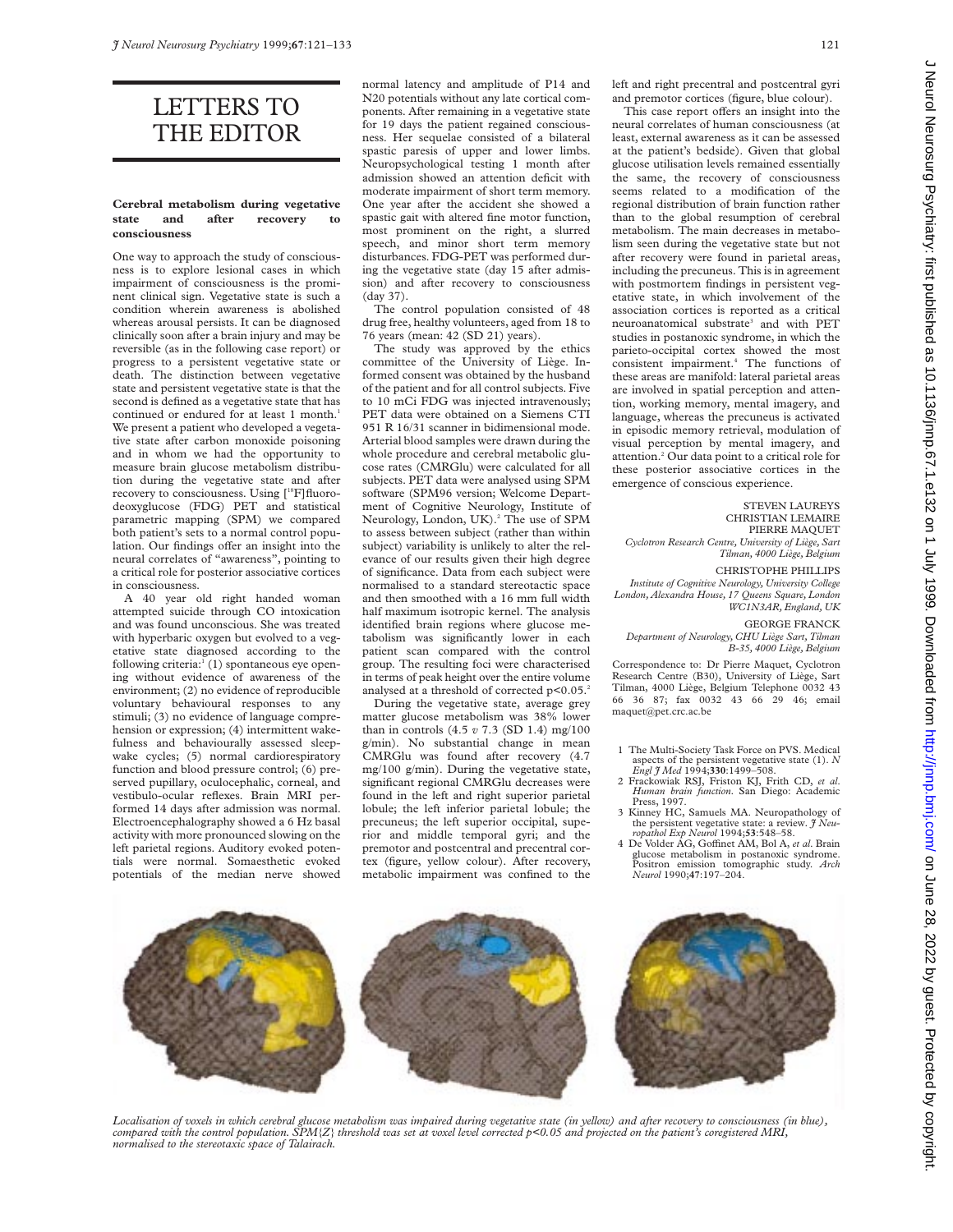#### 122 *Letters, Correspondence, Book reviews, Correction*

- 1 The International SMA consortium. Meeting report. *Neuromusc Disord* 1992;**2**:423–8.
- 2 Lefebvre S, Burglen L, Reboullet S, *et al.*Identification and characterization of spinal muscular atrophy-determining gene. *Cell* 1995;**80**: 155–65.
- 3 Zerres K, Wirth B, and Rudnik-Schoneborn S. Spinal muscular atrophy-clinical and genetic correlations. *Neuromusc Disord* 1997;**7**:202–7.
- 4 Korinthenberg R, Sauer M, Ketelsen UP, *et al.* Congenital axonal neuropathy caused by deletions in the spinal muscular atrophy region. *Ann Neurol* 1997;**42**:364–8.
- 5 Wirth B, Hahnen E, Morgan K, *et al*. Allelic association and deletions in autosomal recessive proximal spinal muscular atrophy: associ-ation of marker genotype with disease severity and candidate cDNAs. *Hum Mol Gen* 1995;**4**: 1273–84.

## **Acute overdosage and intoxication with carbidopa/levodopa can be detected in the subacute stage by measurement of 3-***o***-methyldopa**

Although the effects of a chronic overdosage with levodopa are well known, few cases of acute intoxication have been described.<sup>12</sup> A particular problem in establishing a diagnosis of levodopa overdosage is the relatively short half life in the circulation of levodopa.<sup>34</sup> If there is a delay in bringing an acutely intoxicated patient to hospital, perhaps due to late discovery, the blood concentration of levodopa could already be normal (corresponding to the peak levodopa concentration in Parkinson's disease therapy) after 6–8 hours. Depending on the extent of the overdosage, the time could be even shorter. This report describes the clinical effects and the plasma concentrations of levodopa and specific metabolites over a period of 132.5 hours after ingestion of 30 tablets of carbidopa/levodopa (50 mg/200 mg tablets).

A 76 year old patient had a pre-existing mild akinetic rigid Parkinson's syndrome, which had been treated for the past 1.5 years with 3×1 tablets of carbidopa/levodopa (50 mg/200 mg) a day without a substantial response. The weight of the patient was 74 kg. A known chronic obstructive airway disease was treated with a home oxygen appliance. At about 8.30 pm, the patient had attempted suicide by taking 30 tablets of carbidopa/levodopa. About 9.00 pm he appeared psychically altered, crying without reason, anxious, and depressed. After about 30 minutes he was increasingly inadequate, agitated, and subeuphoric, and was experiencing visual hallucinations; he was restless, tossing and turning, and getting out of bed. He did not represent peak dose dyskinesia or other extrapyramidal clinical features. At 10.00 pm he showed bilaterally maximally dilated pupils. The muscle stretch reflexes were lively, there were no pyramidal tract signs, and he did not show any signs of Parkinson's syndrome or dyskinesia. Arterial hypertonus and sinus tachycardia could be registered.

After an empty box of Striaton (carbidopa/ levodopa, 50 mg/200 mg) was found in the patient's flat, 1 g of carbon was given by stomach tube after gastric lavage. Cranial CT was carried out before the diagnosis of intoxication had been made; it showed a pronounced subcortical arteriosclerotic encephalopathy with reduced brain volume. The patient was moved to the medical intensive care unit and observed for 24 hours. The ECG showed a P pulmonale, but no other unusual features. Echocardiography showed normal right and left ventricular function with suspicion of right ventricular hypertro-

# **Electrical inexcitability of nerves and muscles in severe infantile spinal muscular atrophy**

Spinal muscular atrophy (SMA) is one of the most common fatal autosomal recessive disorders, characterised by progressive degeneration of anterior horn cells. Before the advent of genetic testing, the diagnosis of SMA was based on clinical, histopathological, and electrophysiological features. In 1992, the International SMA Consortium defined diagnostic criteria of proximal SMA based on clinical findings.<sup>1</sup> In SMA type I (severe; Werdnig-Hoffmann disease), affected persons have onset of symptoms before 6 months of age and are never able to sit without support. Electromyography demonstrates denervation features. In early 1995, the candidate gene, the survival motor neuron (SMN) gene, was identified, making the confirmation of SMA by DNA analysis possible.<sup>2</sup>

With the availability of a genetic test for SMA, many investigators are refining the diagnostic criteria published by the Consortium. Studies involving hundreds of patients with proximal SMA have disclosed a subset of patients who fulfill at least one exclusion criterion defined by the Consortium.<sup>3</sup> We identified an infant with severe SMA who fulfilled two exclusion criteria and also showed inexcitability of all nerves as well as muscles. This report will further delineate the wide range of phenotypes for this particular gene mutation.

A 2945 g male infant was born at term. First fetal movements were noted at 13 weeks of gestation. Chorionic villus sampling at 10 weeks of gestation disclosed normal chromosomes. Decreased fetal movement and polyhydramnios were noted at about 34 weeks of gestation. At delivery, the infant was cyanotic with no respiratory effort and was subsequently intubated. On physical examination, the infant had no spontaneous movements. He opened his eyes with brief fixation but no following. Tongue fasciculations were present. Other cranial nerves seemed intact. Mild flexion contractures of both elbows, knees, and ankles were noted. Tone was flaccid in both upper and lower limbs, and there was no movement response to painful stimulus. Deep tendon reflexes were absent.

Brain MRI disclosed mild diffuse cortical and deep atrophy. His EMG was severely abnormal, with widespread fibrillations and absent voluntary motor units except in the genioglossus, where mildly neurogenic motor units with decreased recruitment were seen. Stimulation of the median, ulnar, tibial, and peroneal nerves with a maximal stimulus resulted in no clinical or electrical response. The biceps brachii and rectus femoris muscles were electrically inexcitable by direct needle stimulation. Median, ulnar, and sural sensory potentials were not obtainable. DNA testing showed a homozygous deletion of exons 7 and 8 in the telomeric SMN gene, confirming the diagnosis of SMA. The infant expired at 3 weeks of age, and the parents declined postmortem examination.

Typical EMG studies in those with SMA show fibrillations and fasciculations at rest and an increased mean duration and amplitude of motor units. Motor nerve conduction velocities may be slowed but are usually normal. Korinthenberg *et al* reported inexcitability of motor nerves in three siblings, each of whom died from SMA before 1 month of age.4 In addition to a homozygous deletion of exons 7 and 8 of the telomeric SMN gene, all three siblings showed a large deletion in the region that includes all alleles of the multicopy markers Ag1-CA and C212, localised at the 5' end of the two SMN gene copies. It has been postulated that the severity of disease may be correlated to the extent of a deletion involving the SMN gene and the multicopy markers.<sup>3-5</sup> The infant in our report with SMA type I showed electrical inexcitability of motor nerves as well as the characteristic alteration of the SMN gene.

Although it has been known for some time from histological studies that sensory systems are involved in SMA, electrophysiological sensory findings have been previously reported only once.<sup>4</sup> Sensory nerve conduction velocity was tested in an infant with severe SMA and showed no recordable potential, but the infant in our report also exhibited universal absence of sensory potentials. In both cases, DNA analysis disclosed the 5q deletion. It is unclear whether this finding represents a distinct entity or merely the severe end of classic Werdnig-Hoffmann disease. The diagnostic criteria produced by the International SMA Consortium currently lists "abnormal sensory nerve action potentials" as an exclusion criterion.<sup>1</sup> Our finding of absent sensory potentials in a 5q deletion established case of SMA indicates further need for revision of the Consortium criteria.

Studies involving large series of patients with SMA have identified cases of SMA variants.<sup>3</sup> These patients were diagnosed as infantile SMA by the presence of proximal weakness and atrophy, hypotonia, and evidence of neurogenic alterations in EMG and muscle biopsy. In addition, these patients also exhibited one of the exclusion criteria defined by the Consortium—for example, diaphragmatic weakness, involvement of the CNS, or arthrogryposis. Although these patients did not show the typical SMN deletion and were therefore probably not linked to chromosome 5q, they could have had point mutations. The infant in our report showed no respiratory effort after birth, indicating diaphragmatic weakness. He did, however, possess the characteristic SMN gene alterations. This finding suggests that diaphragmatic weakness should be reconsidered as an exclusion criterion by the Consortium.

Review of the literature disclosed no previous reports of electrically inexcitable muscles in SMA. This phenomenon is known to occur in a few other neuromuscular conditions such as periodic paralysis and critical illness polyneuropathy. Fibrillations, as seen in the infant in our report, are commonly seen in acute denervation and are thought to be caused by perturbation of the sarcolemmal membrane, rendering it unstable. One possibility may be that the severe denervation in SMA type I can result in abnormal function of the membrane to make it electrically inexcitable. Further electrophysiological studies at the cellular level are required to delineate this interesting finding.

ALICE A KUO

*Department of Pediatrics* STEFAN-M PULST DAWN S ELIASHIV CAMERON R ADAMS *Division of Neurophysiology, Cedars-Sinai Medical Center, Los Angeles, CA, USA*

Correspondence to: Dr Cameron R Adams, Department of Neurophysiology, Cedars-Sinai Medical Center, 8631 West Third Street, Room 1145, East Tower, Los Angeles, CA 90048, USA.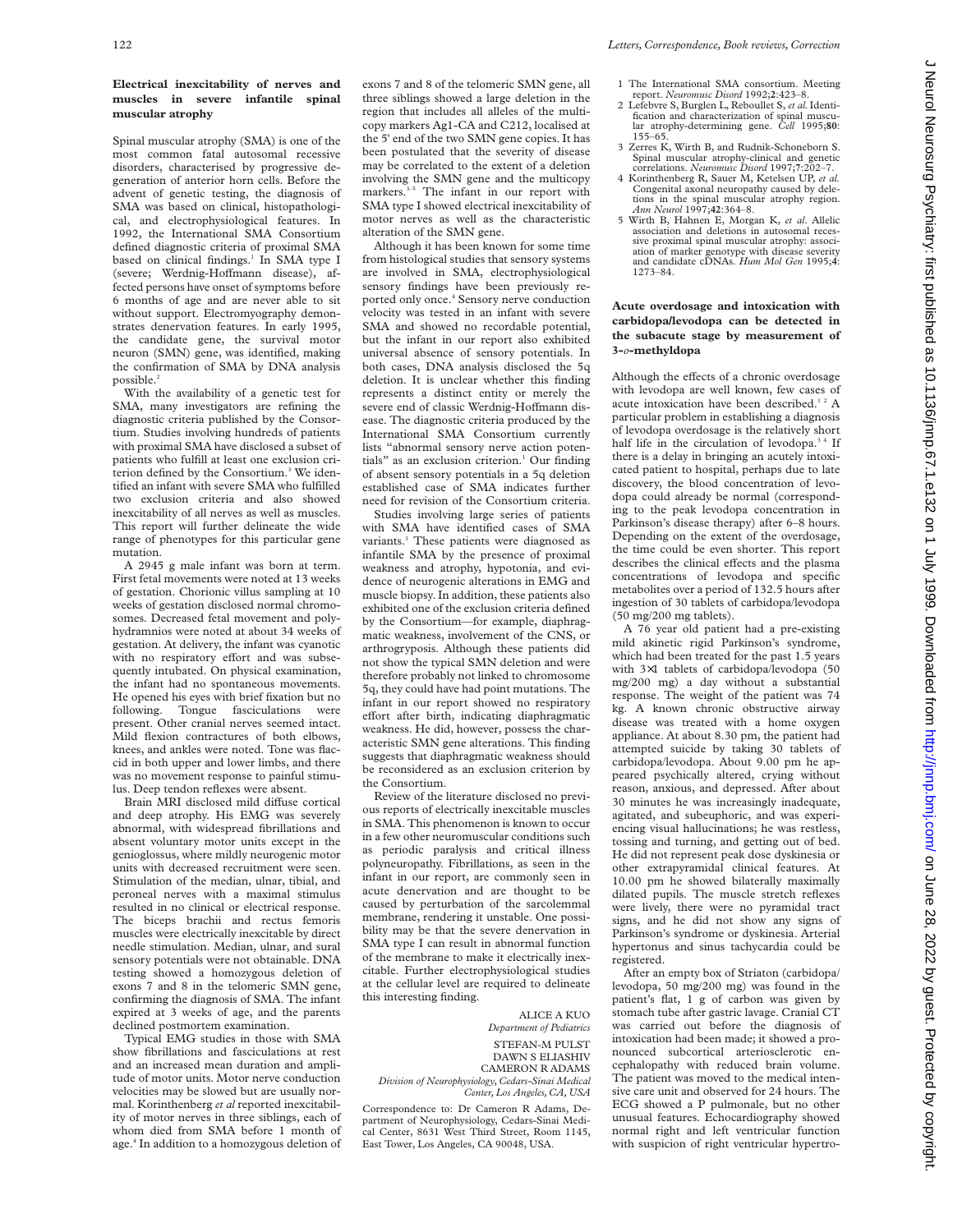

*Time course of the measured concentrations of levodopa (half filled circles) and 3-o-methyldopa (full circles) after an overdose of levodopa (6000 mg). The peak of 3-OMD appears after a delay, and the concentrationen falls very slowly, corresponding to a half life in plasma of 16.7 hours.*

phy. Blood was taken for the measurement of levodopa and metabolites 2.5 hours after ingestion, and again after 9, 14.5, 34, and 132.5 hours. Using high performance liquid chromatography with electrochemical detection, we measured the plasma concentrations of levodopa, 3-*o*-methyldopa, dihydroxyphenylacetic acid, homovanillic acid, noradrenaline, adrenaline, and dopamine. The time course of the concentrations of levodopa and 3-*o*-methyldopa are shown in the figure.

After 24 hours the patient was moved from the intensive care unit to a normal medical ward. At this point no neuropsychiatric signs of levodopa intoxication could be detected. Clinically, the most prominent symtoms of levodopa overdosage are confusion, agitation, sleeplessness, and excessive motor activity. The initial levodopa concentration in our patient was 66 763 ng/ml, the concentrations of DOPAC, homovanillic acid, noradrenaline, adrenaline, and dopamine were raised 2.5 hours after ingestion and rapidly returned to normal. A very noticeable feature of this case was the maximal bilateral mydriasis, with absent light reaction, at the time of the maximal intoxication with a 30-fold increase in plasma levodopa concentration. To our knowledge, this association of a levodopa intoxication with maximally dilated, light unresponsive pupils and without signs of dyskinesia has not previously been reported. It can be assumed that the effect is caused by the peripheral conversion of levodopa into noradrenaline, which stimulates  $\alpha$ -adrenergic receptors in the dilatator iridis. There is no indication from animal experiments of a specific activation of dopamine receptors.<sup>5</sup> The arterial hypertonus measured initially can also be attributed to the high systemic concentrations of noradrenaline, and the tachycardia to the raised concentrations of adrenaline and dopamine. As seen in the figure, the only indicator which can show a levodopa intoxication in the subacute stage is the concentration of 3-*o*-methyldopa. The metabolite 3-*o*-methyldopa results from the *o*-methylation of levodopa, which explains the delayed peak of the 3-*o*-methyldopa concentration. The half-life of 3-*o*-methyldopa in plasma was calculated at 16.7 hours in this patient. On the other hand, the plasma half life of levodopa was 111 minutes; this is slightly longer than normal, and can be explained by assuming a rate limited metabolism of levodopa when the substrate concentration for the enzymes metabolising it is raised.

Distribution into muscles rather then metabolism may largely determine the plasma half life of levodopa and explain why this was only slightly altered with overdose. The measured peak concentration of 66 763 ng/ml is about 30 times higher than the peak concentration to be expected after taking one tablet of carbidopa/levodopa (50 mg/200 mg). It is apparent that the 30 tablets did not interfere with absorption or lead to a gastrointestinal paralysis due to the high dose of levodopa; the relation between amount ingested and plasma concentration seems to be linear, at least in this dose range.

We conclude from these findings that in cases of suspected levodopa intoxication some hours previously, it could be important to measure the concentration of 3-*o*methyldopa, so as not to overlook an overdosage with levodopa, which may be due to a suicide attempt. In addition to the diagnostic uncertainty in relation to the immediate treatment of the patient, this would also have an effect on further psychiatric and psychological therapy.

#### H J STUERENBURG B G H SCHOSER *Neurological Department, University Hospital Hamburg-Eppendorf, Hamburg, Germany*

Correspondence to: Dr Hans Joerg Stuerenburg, Neurological Department, Universitètskrankenhaus Eppendorf Martinistrasse 52, 20246 Hamburg, Germany. Telephone 0049 40 4717 4832; fax 0049 40 4717 5086; email stuerenburg@uke.unihamburg.de

- 1 Hoehn MM, Rutledge CO. Acute overdose with levodopa. Clinical and biochemical conse-quences. *Neurology* 1975;**25**:792–794.
- 2 Sporer KA. Carbidopa-levodopa overdose. *Am J Emerg Med* 1991;**9**:47–8.
- 3 Contin M, Riva R, Martinelli P, *et al*. Longitudinal monitoring of the levodopa concentrationeffect relationship in Parkinson's disease. *Neu-*<br>*rology* 1994;44:1287–92.
- 4 Bredberg E, Lennernas H, Paalzow L. Pharma-cokinetics of levodopa and carbidopa in rats following different routes of administration. *Pharm Res* 1994;**11**:549–55.
- 5 Korczyn AD, Keren O. The effect of L-dopa on pupillary diameter in mice. *Experimentia* 1982; **38**:481–2.

### **The use of olanzapine for movement disorder in Huntington's disease: a first case report**

Movement disorder is a prominent feature of Huntington's disease and consists of involuntary and voluntary components as well as associated bradykinesia. Pharmacological treatment is problematic because of the side effects of the drugs used, which may further compromise cognitive functioning and mobility. Patients are often not subjectively aware of their movements but can be considerably disabled by them and carers are often distressed and enquire about treatment options. If drug treatment is considered it is important to achieve the maximum improvement in movements with the minimum of negative side effects. This paper describes the effect of olanzapine on movements when other treatment options had been ineffective or limited by side effects.

Huntington's disease is a hereditary progressive neurodegenerative disorder. It consists of a triad of symptoms comprising motor, psychological, and cognitive abnormalities. The motor component consists of involuntary choreiform movements and increasing difficulties with voluntary movement. The degree of the involuntary movements is variable but in some patients can be

very marked. Progression over time of the movement disorder in Huntington's disease can be monitored using the quantitative neurological examination (QNE). This measure has three subscales, an eye movement scale, a motor impairment scale (MIS) quantifying voluntary movement, and a chorea scale measuring involuntary movement.<sup>12</sup>

Pharmacological control of the symptoms has been shown to be effective with dopamine antagonists,<sup>34</sup> but their use is limited because of the side effects. Clinically the most problematic of these are sedation, cognitive slowing, increased mobility problems, and hypotension. The inability of traditional dopamine antagonists to improve functional capacity, despite ameliorating chorea, is possibly due to suppression of voluntary motor activity.<sup>45</sup> Tardive dyskinesia has occasionally been reported in patients with Huntington's disease treated with these drugs.<sup>5 6</sup> The atypical antipsychotic clozapine has been shown to be effective in improving the movement disorder. However, in a double blind randomised trial of clozapine which included patients who were already receiving traditional antipsychotic medication and a group who had not received drug treatments for their movement disorder, chorea was reduced in those who were antipsychotic naive only and the authors concluded that clozapine was of little additional benefit in Huntington's disease.<sup>7</sup> Olanzapine is a new atypical antipsychotic drug. It is a thienodibenzodiazepine structurally very similar to clozapine. Unlike clozapine it is not associated with the potentially serious side effect of agranulocytosis and therefore frequent blood monitoring is not necessary.

This report describes the progress of a man who has Huntington's disease. He developed a marked movement disorder and was unable to tolerate both sulpiride and risperidone but had symptomatic improvement when treated with olanzapine.

He is a man in his early 50s who had a confirmatory genetic test for Huntington's disease in 1994, after the development of clinically obvious motor symptoms. It is likely that the onset of symptoms had occurred a few years previously as he had experienced difficulties in concentration and attention at work, attributed at the time to stress, leading to the loss of employment. In addition his family, watching family videos of a few years earlier, thought that there was evidence of early signs of his movement disorder. However there was no known family history of Huntington's disease which might have led to an earlier diagnosis. By May 1995 his involuntary movements were becoming more noticeable, although control of voluntary movement was good. A trial of sulpiride commencing at 200 mg twice daily and increasing over 1 week to 800 mg daily was undertaken with a subsequent decrease in the frequency and extent of involuntary movement recorded in case notes; unfortunately the QNE was not repeated at this time. However, the patient experienced a subjective slowing of his cognitive processes, concurrently became depressed, and decided to stop the treatment within 3 weeks. Paroxetine, a selective serotonin reuptake inhibitor antidepressant, was started at a dose of 20 mg a day, which led to an improvement in his low mood. His involuntary movements continued to cause difficulties in his daily living. He was unable to sit comfortably in a chair and when out he felt that he was disturbing others by knocking into them. He agreed to a trial of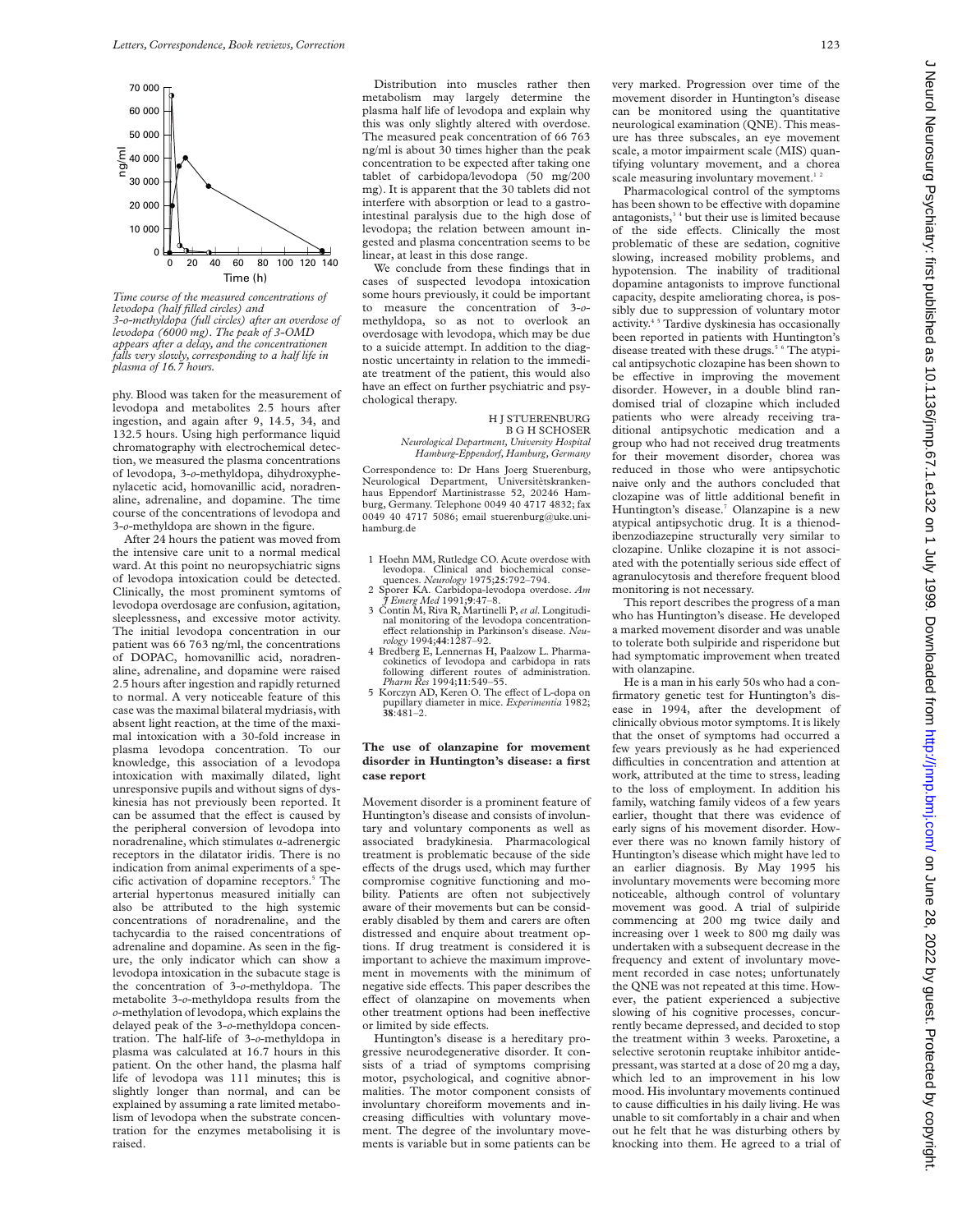

*Quantitative neurological examination scores showing the progress of the movement disorder. 06/95: before trial sulpiride, no medication; 05/96: before risperidone, 20 mg paroxetine daily; 07/96: 1 mg risperidone four times daily and 20 mg paroxetine daily; 03/97: before retrial sulpiride, 20 mg paroxetine daily; 04/97: 400 mg sulpiride in the mornings 600 mg at night and 20 mg paroxetine; 04/97: before olanzapine, 140 mg lofepramine daily; 06/97: 5 mg olanzapine at night, 140 mg lofepramine daily.* 05/96 07/96 03/97 04/97 04/97 06/97

risperidone. This was started at a dose of 1mg twice daily, increasing to a dose of 1mg four times a day over a period of 2 weeks, stopped after a brief period. He developed hypotension (blood pressure 100/60 mg Hg), complaining of dizziness after the initial dose. His blood pressure remained stable, although low, after this and as there was improvement in his movements the drug was continued. However, he decided to stop the risperidone after 4 months because of his subjective experience of slowed thinking and occasional dizziness. A repeated trial of sulpiride was carried out in March 1997. Sulpiride was started at a dose of 200 mg twice a day and increased to a total daily dose of 1000 mg over 2 weeks. He was on sulpiride for 4 weeks with no improvement in his movements,so it was discontinued. The patient continued to experience low mood and after the discontinuation of sulpiride, his antidepressant drug was changed to lofepramine commencing at 70 mg once a day and increasing after a few days to 140 mg daily. There were no changes noted in his movements during this change.

Although the patient was subjectively unaware of the extent of his movements his everyday life continued to be affected. The social venues he felt able to attend were becoming more limited and activities he wanted to pursue such as travelling abroad by air were problematic. A trial of olanzapine was then instituted. He was started on 5 mg a day in the morning. There was a marked improvement in his involuntary movements within 1 week but once again he experienced slowed thinking. However, adjusting the time of medication to the evening led to an improvement in this. Six months later the improvement in his involuntary movements is maintained. Serial quantitative neurological examination scores are illustrated in figure 1. In the absence of a cure for Huntington's

disease, it is very important that any interven-

tions considered enhance the quality of life of the patient and improve overall functioning. It may not always be in the best interests of the patient to use drug treatments for the movement disorder. In those patients who have severe movements, however, a trial of treatment may be appropriate and continued if a clear benefit has been achieved. Neurological monitoring and the patient's own perception of the effect of the drug must be taken into account.

The mechanism by which olanzapine may have beneficial effects is unclear. Olanzapine has been shown to have high affinity for a large number of receptors including D1, D2, D4, 5HT2A, 5HT2C, 5 HT3, α-1adrenergic, histamine H1, and 5 muscarinic receptors. This binding profile is similar to clozapine, another atypical antipsychotic drug, but substantially different to the conventional antipsychotic haloperidol.<sup>7</sup> Preferential loss of D2 projection neurons which are involved in a feedback loop normally active in the suppression of involuntary movements is thought to be the pathophysiological basis of chorea in patients with Huntington's disease.<sup>8</sup> The D2 antagonist properties of olanzapine may explain its possible benefits in the improvement of chorea. However, the effect at other receptors such as D4 may also be important, as D4 receptor density has been shown to be raised in Huntington's disease, therefore the D4/D2 ratio of activity may also be relevant. Differences in binding profile across a range of receptors may explain clinical differences in outcome when comparing different antipsychotic drugs.

This case report indicates that olanzapine may be a useful addition to the treatments for movement disorder, for some patients, and controlled trials of its use in Huntington's disease would be welcome.

HEATHER C DIPPLE

*Department of Psychiatry, Leicestershire Mental Health Service Trust, Huntington's Disease Service, Mill Lodge, Mill Lane, Kegworth, Derby DE74 2EJ, UK. Telephone 0044 1509 670774.*

- 1 Folstein SE, Jensen B, Leigh RJ, *et al*. The measurement of abnormal movements: methods developed for Huntington's disease. *Neu-robehav Toxicol Teratol* 1983;**5**:605–9.
- 2 Folstein S. *Huntington's disease: a disorder of families*. Baltimore: John Hopkins University Press 1989.
- 3 Quinn N, Marsden CD. A double blind trial of sulpiride in Huntington's disease and tardive dyskinesia. *J Neurol Neurosurg Psychiatry* 1984; **47**:844–7.
- 4 Girotti F, Carella F, Scigliano G, et al. Effect of neuroleptic treatment on involuntary move-ments and motor performances in Hunting-ton's Disease. *J Neurol Neurosurg Psychiatry* 1984;**47**:848–52.
- 5 Schoulson I. Care of patients and families with Huntington's disease. In: Marsden CD, Fahn, eds*.Movement disorders*. London: Buttersworth, 1982:277–90.
- 6 Schott K, Ried S, Stevens I, *et al*. Neuroleptically induced dystonia in Huntington's disease: a case report. *Eur Neurol* 1989;**29**:39–40.
- 7 Bymaster FP,Calligaro DO, Falcone JF, *et al*. Radiorecptor binding profile of the atypical antipsychotic olanzapine. *Neuropsychopharma-cology* 1996;**14**:87–96.
- 8 van Vugt JP, Siesling S, Vergeer M, *et al*. Cloza-pine versus placebo in Huntington's disease: a double blind study. *J Neurol Neurosurg Psychiatry* 1997;**63**:35–9.

### **Transient hiccups after posteroventral pallidotomy for Parkinson's disease**

Hiccup is defined as an abrupt intermittent, involuntary, contraction of the diaphragmatic and external (inspiratory) intercostal muscles, with inhibition of expiratory intercostal activity. This results in a sudden inspiration, abruptly opposed by closure of the glottis.<sup>1</sup> Hiccup may result from various structural or functional disorders of the medulla, the afferent or efferent nerves to the respiratory muscles, and the gastrointestinal tract.<sup>23</sup> Newson Davis performed a study of hiccup with electrophysiological techniques and concluded that hiccup is served by a supraspinal mechanism distinct from that generating rhythmic breathing.<sup>3</sup> The principal site of interaction of the hiccup discharge with other descending drives to the respiratory motoneuron is at the spinal level. Neurogenic hiccup is particularly associated with structural lesions of the medulla oblongata.

Since 1994 we have performed 66 pallidotomies for Parkinson's disease in 60 patients. So far, we have seen transient hiccups in seven patients after the operation (table). Our target coordinates for the posteroventral globus pallidus at the border of the medial and lateral segments are 2–3 mm anterior to the midcommissural point, 5 mm below the intercommisural line, and 22 mm lateral to the midline of the third ventricle. Ventriculography was performed for target

#### *Patient characteristics*

| Patient | Age at<br>surgery | Sex | Years<br>with<br>PD | $H$ and $Y^*$<br>staging<br>On/off | <b>UPDRS</b> offt<br>prepallidotomy/<br>postpallidotomy | Pallidotomy<br>side | Transient side effects                                  | Medication additional to levodopa                |
|---------|-------------------|-----|---------------------|------------------------------------|---------------------------------------------------------|---------------------|---------------------------------------------------------|--------------------------------------------------|
|         | 66                | M   | 8                   | 2/5                                | 57/NP±                                                  | R                   | Slight facial paresis, swallowing<br>problems, drooling | Tryptizol, temazepam, alprazolam,<br>apomorphine |
| 2       | 43                |     |                     | 2/2.5                              | 22/7                                                    |                     | Slight dysarthria                                       | Trihexifenidyl                                   |
|         | 49                | M   | 15                  | 2/3                                | 55/15                                                   | ∸                   | Facial paresis                                          | Pergolide, amantadine                            |
| 4       | 50                | М   | 12                  | 2/2                                | 45/22                                                   |                     | Slight dysarthria                                       | Selegeline, biperideen                           |
|         | 53                | M   | 14                  | 2.5/4                              | 69/36                                                   | R                   | Facial paresis, hypophonia                              | Pergolide, selegeline                            |
| 6       | 55                | M   | 13                  | 2.5/3                              | 48/27                                                   |                     | Facial paresis, aphasia                                 | Selegeline, biperideen                           |
|         | 61                | F   | 15                  | 2.5/4                              | 55/NP                                                   | R                   |                                                         | Clozapine, temazepam, cisapride                  |

\*H and Y=Hoehn and Yahr; †UPDRS off=unified Parkinson's disease rating scale part 3 (motor examination), in a standardised off state, 12 hours without antiparkinson medication; ‡NP=not performed.

2  $\Omega$ 

06/95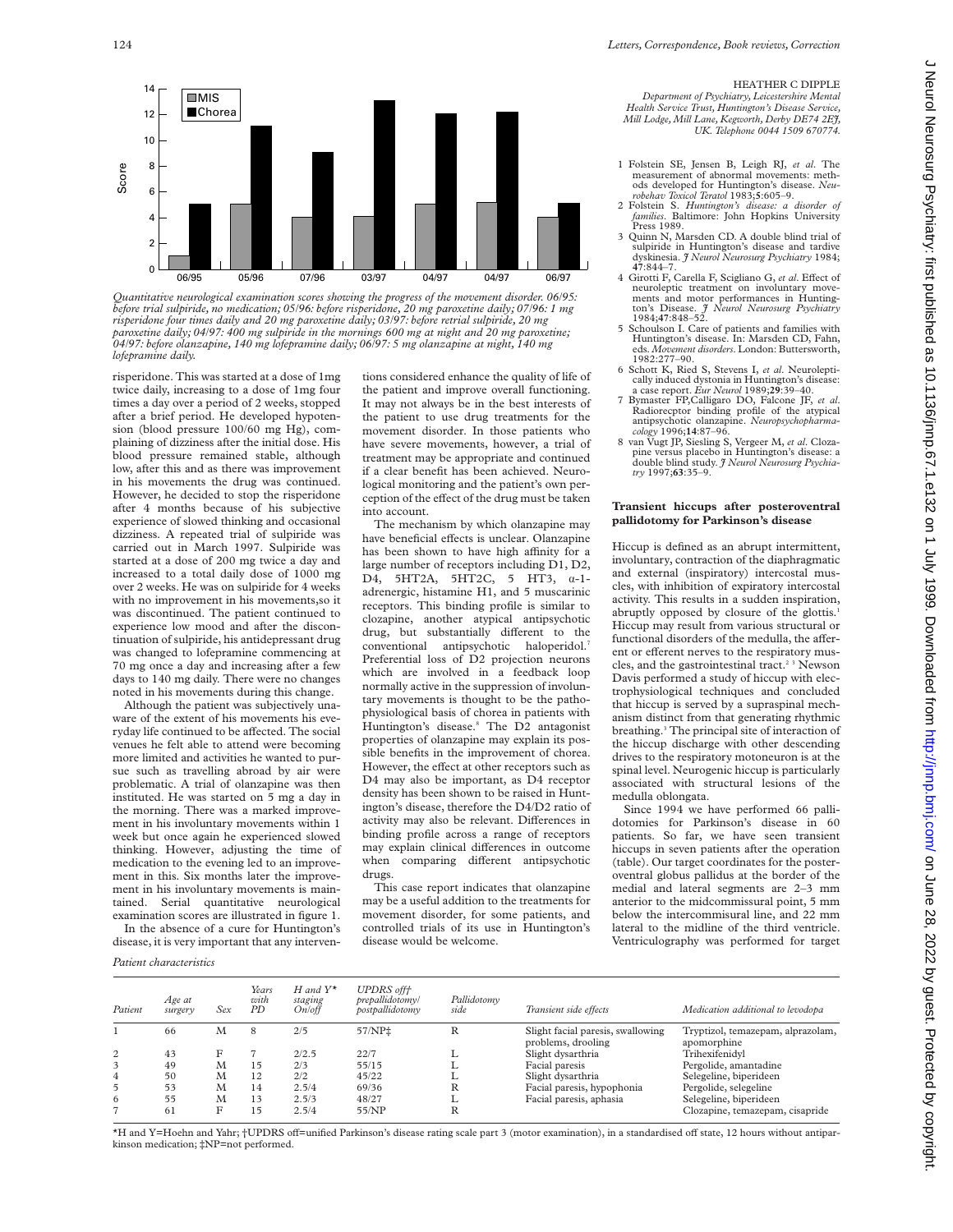localisation. Patients started with a short schedule of corticosteroids (5 days) the night before surgery.

The hiccups started immediately after the operation or the next day, were intermittent, and the bouts of hiccup of six patients, with a duration of hours, resolved within 3 days after the procedure. One patient complained of yawning more often and frequent bouts of hiccup for 6 months.

Five patients were men. All patients were right handed. The mean age at surgery was 54 years and the mean duration of Parkinson's disease was 12 years. All patients were taking levodopa. In four patients the hiccups appeared after a left sided pallidotomy. Patient 2 had a right sided thalamotomy 4 years before the pallidotomy. Patient 5 underwent a left sided pallidotomy 10 months before the right sided pallidotomy which caused the hiccups. The pallidotomies improved parkinsonism in the "off" state (table), contralateral dyskinesias, and pain accompanying Parkinson's disease. Six patients had transient adverse events: four patients had a transient facial paresis postoperatively and two a slight transient dysarthria (table). Two patients had choreatic movements after the pallidotomy at the contralateral side which resolved spontaneously within 2 hours and is associated with a favourable surgical outcome.<sup>4</sup>

Postoperative MR scans were obtained in the first six patients, and showed that in five patients the lesions were located in the posterior part of the globus pallidus pars externa (GPe) and interna (figure). In patient 5 the lesion was situated slightly more anterior in the GPe and putamen. In patient 3 there was a small separate lesion more dorsal, probably an infarct.

We never encountered hiccups in 150 other stereotactic procedures for Parkinson's disease, such as thalamotomies or deep brain stimulation electrode implantation in the thalamus and therefore it is unlikely that medication or positive contrast medium ventriculography with Iohexol evoked the hiccups.

A possible cause for the transient hiccups could be the lesion in the ventral medial segment of the globus pallidus or pressure, due to oedema, on an adjacent structure like the internal capsule or putamen. We could not find other reports of hiccups as an adverse event after functional stereotactic surgical interventions, nor after lesions of other aetiology involving the striatium.<sup>5</sup> Based on our experience we hypothesise that the globus pallidus or a neighbouring structure may be involved in a supramedullary system involved in triggering hiccups.

> R M A DE BIE J D SPEELMAN *Department of Neurology* P R SCHUURMAN D A BOSCH

*Department of Neurosurgery, Academic Medical Center, University of Amsterdam, The Netherlands*

Correspondence to: Dr R M A de Bie, Department of Neurology, Academic Medical Center, PO Box 22700, 1100 DE Amsterdam, The Netherlands. Telephone 0031 20 566 3856; fax 0031 20 679 1438; email R.M.deBie@amc.uva.nl

- 
- 1 Newson Davis J. An experimental study of hiccup. *Brain* 1970;**93**:851–72. 2 Howard RS. Persistent hiccups. *British Medical Journal* 1992;**305**:1237–8.
- 3 Newson Davis J. Pathological interoseptive responses in respiratory muscles and the mechanism of hiccup. In: Desmedt J, ed. *New devel-opments in electromyography and clinical neurophysiology*. Vol 3. Basel: Karger, 1973:751–60.
- 4 Merrello M, Cammarota A, Betti O, *et al*. Involuntary movements during thermolesion predict a better outcome after microelectrode guided posteroventral pallidotomy. *J Neurol Neurosurg Psychiatry* 1997;**63**:210–13
- 5 Bathia KP, Marsden CD. The behavioral and motor consequences of focal lesions of the basal ganglia in man. *Brain* 1994;**117**:859–76.

### **Psychological adjustment and self reported coping in stroke survivors with and without emotionalism**

Emotionalism after stroke is common, occurring in 10%-20% of a community sample.<sup>1</sup> Psychological factors in its cause or maintenance have not been studied; research has tended to concentrate instead on location of the stroke lesion. We suspect that one reason for this neglect of psychological aspects of



*Five months after left sided pallidotomy, MRI of patient 6: (A) transversal slice at the level of the anterior commisure and (B) 6 mm more ventral.*

emotionalism is that most people do not make a distinction between emotionalism, and pathological crying and laughing. As a result all disorders of emotionality after stroke are stereotyped as being related to brain damage and therefore psychologically meaningless.

None the less, many patients with emotionalism describe their crying as provoked by emotionally congruent experiences, which makes the tearfulness seem understandable.<sup>1</sup> In two previous studies<sup>12</sup> we have shown that stroke patients with emotionalism have more symptoms of psychological disorder than do patients without emotionalism. In the present study, we explored further the psychological characteristics of stroke patients with emotionalism. Our aim was to determine whether they differed from patients without emotionalism in their psychological reactions to stroke, or in the coping strategies they reported.

Post-traumatic stress disorder is also characterised by recurrent episodes of intrusive and uncontrollable emotion, and we were therefore interested in whether patients with emotionalism also experienced the intrusive thoughts typical of post-traumatic stress disorder. Because emotionalism is often described as uncontrollable, we were interested in the possibility that patients were more generally helpless, passive, or avoidant in their responses to stroke. Again, because of the reported uncontrollability of emotionalism, we postulated that patients with emotionalism would report a more external locus of control<sup>3</sup> than those without emotionalism

Participants were adults admitted to local general hospitals after stroke, and were interviewed within 1 month of admission. Exclusions were due to poor physical health, cognitive impairment, communication difficulties, or lack of consent. Approval for the study was obtained from the local research ethics committees.

All participants completed a standardised measure of distress—the general health questionnaire, GHQ-12<sup>4</sup>; a widely used measure of intrusive thoughts of the sort encountered in post-traumatic stress disorder—the impact of events rating scale<sup>5</sup>; a measure of cognitive coping—the mental adjustment to stroke scale (O'Rourke S, Dennis M, MacHale S, Slattery J. The development of the mental adjustment to stroke scale: reliability, patient outcome and associations with mood and social activity, manuscript in preparation); and a measure of beliefs about responsibility for recovery from illness—the recovery locus of control scale.<sup>3</sup> All the measures are self report questionnaires.

A total of 177 stroke patients were screened, of whom 112 were excluded. The 65 participants (29 men, 36 women) had a mean age of 71.8 years (range 43 to 88 years). Nineteen (29.2%) patients met our criterion for emotionalism,<sup>1</sup> a rate similar to that found in other studies. Their scores on the study measures are compared with the scores of patients without emotionalism in the table.

It might be that these associations with emotionalism were accounted for by the greater general levels of distress experienced by those with emotionalism. We therefore undertook analysis of covariance with GHQ-12 and presence of emotionalism as the covariates, and each of the other test items in turn as the independent variable. The results showed an association, after adjustment for GHQ-12 score, between emotionalism and the impact of events subscales intrusion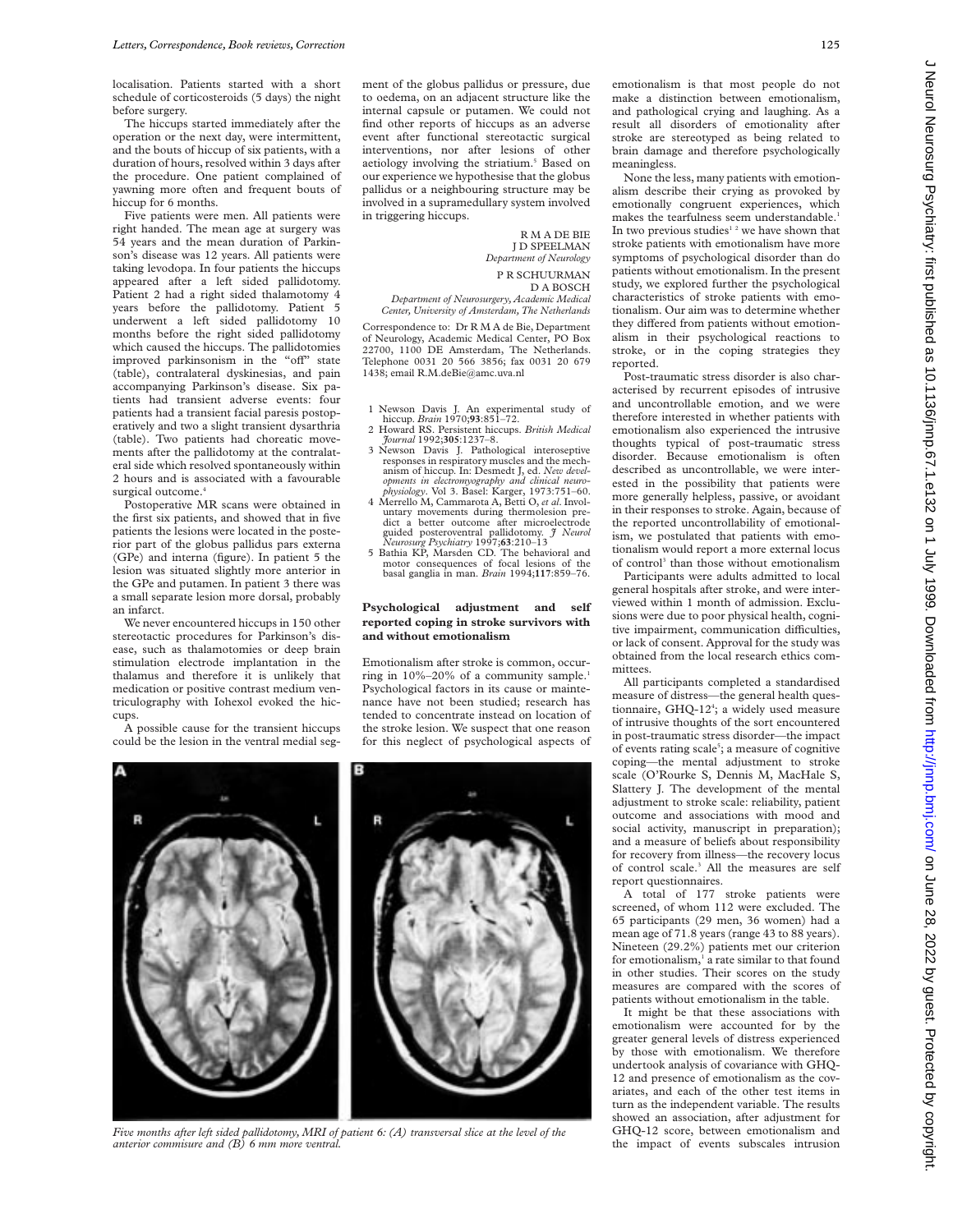|                                             | No emotionalism<br>$(n=45)$ Mean (SD) | Emotionalism $(n=19)$<br>Mean (SD) |
|---------------------------------------------|---------------------------------------|------------------------------------|
| GHQ-12 $*$                                  | 3.2(2.4)                              | 5.3(3.5)                           |
| Recovery locus of control scale             | 33.2(3.3)                             | 34.2(3.7)                          |
| Impact of events scale intrusion subscale** | 2.9(4.6)                              | 9.2(6.6)                           |
| Impact of events scale avoidance subscale*  | 4.7(4.6)                              | 9.9(6.1)                           |
| MASS Fighting spirit subscale               | 49.1(4.0)                             | 48.8(5.2)                          |
| MASS Anxious preoccupation subscale**       | 22.2(2.8)                             | 25.2(4.0)                          |
| MASS Fatalism subscale*                     | 20.0(1.9)                             | 21.3(2.2)                          |
| MASS Avoidance subscale                     | 1.7(0.8)                              | 1.9(0.8)                           |
| MASS Helplessness/hopelessness subscale**   | 10.9(2.5)                             | 14.1(3.5)                          |

MASS = Mental adjustment to stroke scale. \*p<0.05; \*\*p<0.01, *t* tests.

*(F*=15.33, p<0.001), and avoidance  $(F=11.84, p=0.001)$ ; the mental adjustment to stroke scale subscales helplessness/ hopelessness (*F*=11.7 1, p=0.00 1) and anxious preoccupation (*F*=8.05, p=0.006). The associations with fatalism (*F*=14.79, p=0.052) and avoidance (*F*=0.06, p=0.80) on the mental adjustment to stroke scale were no longer significant after adjustment for GHQ-12 score.

This study confirms earlier work by showing that stroke survivors with emotionalism have more other mood symptoms (here rated by the GHQ-12) than do those without emotionalism. It goes further however, in showing that they also have intrusive thoughts about their stroke, of a sort similar to those reported by people with post-traumatic stress disorder. This unpleasant remembering is probably responsible for their higher ratings on anxious preoccupation. It is compatible with our finding in a previous  $study<sup>2</sup>$  that irritability is associated with emotionalism, as irritability is a common response to threatening intrusive memories of the sort encountered in posttraumatic stress disorder. It may not be that emotionalism is a direct manifestation of post-traumatic stress disorder, although that condition has been described after stroke,<sup>6</sup> but the analogy raises the possibility that an abnormality in processing emotionally important stimuli may be one of the causes of emotionalism. If correct it suggests possible treatment strategies along the lines of those used in post-traumatic stress disorder.

A corollary is our finding of increased feelings of helplessness and hopelessness, coupled with avoidance—at least as a cognitive coping strategy reported on one of our measures. Avoidant coping may perpetuate the symptom of emotionalism, by preventing habituation to the social stimuli which provoke it. Alternatively it may lead to a reduction in social support, exacerbating coexistent mood disturbance. Thus, it may be that avoidant coping is not an integral part of emotionalism, but rather that it is an important maintaining factor.

We predicted that patients with emotionalism would have more "external" scores on the locus of control measure, reflecting their sense of lack of personal control over crying. They did not, perhaps because the emotional expression, although not apparently controllable by internal resources, is none the less perceived as having psychological meaning, so that responsibility for it it cannot readily be devolved to others.

Our study used a relatively weak betweengroups design, the number of patients was not large, and we cannot be sure that all confounders were dealt with. None the less, our results suggest that future research into emotionalism could profitably concentrate not just on seeking its biological correlates, but

should also explore the psychological factors which might contribute to its cause or continuation.

We thank those patients who participated in the study and the staff of local hospitals and the Leeds<br>Stroke Database for their invaluable help. We also thank Dr Louise Dye for her statistical advice. This study was completed as part of work for the degree of DClinPsychol at Leeds University (SE).

> STEVEN ECCLES ALLAN HOUSE

*Division of Psychiatry and Behavioural Sciences in Relation to Medicine, University of Leeds, Leeds, UK*

PETER KNAPP *Stroke Outcome Study, Research School of Medicine,*

*Leeds, UK*

Correspondence to: Dr Allan House, Division of Psychiatry and Behavioural Sciences in Relation to Medicine, University of Leeds, 15 Hyde Terrace, Leeds LS2 9LT, UK.

- 1 House A, Dennis M, Molneaux A, *et al*. Emotionalism after stroke *BMJ* 1989;**298**:991–
- 4. 2 Calvert T, Knapp P, House A. Psychological associations with emotionalism after stroke. *J*
- *Neurol Neurosurg Psychiatry* 1998;**65**:928–9 3 Partridge C, Johnston M. Perceived control of recovery from physical disability: measurement
- and prediction. *Br J Clin Psychol* 1989;**28**:5359. 4 Goldberg D. General health questionnaire (GHQ-12). In: Compendium of Health Psychol-(GHQ–12). In: *Compendium of Health Psychol-ogy Assessments*. Windsor: NFER-Nelson, 1992.
- 5 Horowitz MJ, Wilner N, Alvarez W. Impact of events scale as a measure of subjective stress. *Psychosom Med* 1979;**41**:209–18.
- 6 Sembi S, Tarrier N, O'Neill P, *et al*. Does post-traumatic stress disorder occur after stroke: a preliminary study. *International Journal of Geri-atric Psychiatry* 1998;**13**:315–22.

#### **Paraneoplastic stiff limb syndrome**

Stiff man syndrome (SMS) is a rare, severe progressive motor disorder characterised by painful spasms, symmetric axial muscle rigidity, and uncontrollable contractions leading to distorted posturing. The disorder has been associated with the autoantigens, glutamic acid decarboxylase (GAD), and amphiphysin, which are cytoplasmic proteins in neurons of the CNS. A large series of patients with SMS found that most have autoantibodies against GAD,<sup>1</sup> whereas amphiphysin is presumably the predominant autoantigen in paraneoplastic SMS.<sup>2</sup> Recently, Brown *et al<sup>3</sup>* presented four patients with a stiff leg syndrome marked by progressive rigidity and spasms of the lower extremities. This group of patients tested negative for anti-GAD antibody by immunoprecipitation and demonstrated distinct electrophysiological features. By contrast, another report described two patients with stiff leg syndrome who tested positive for anti-GAD antibody.<sup>4</sup> Finally, in presenting a group of 13 patients, Barker *et al*<sup>5</sup> proposed that the nomenclature

"stiff limb syndrome" refers to the focal form of SMS when one or more distal limbs are involved; two of their patients were also anti-GAD antibody positive, but none were tested for antibodies to amphiphysin or identified as having an underlying neoplasm. We present a patient clinically consistent with the stiff limb syndrome who was found to have autoantibody to GAD and breast cancer.

A 68 year old woman presented with a 1 month history of painful spasms in her legs. Cramps were associated with tactile stimuli and emotional upset. Within weeks, inversion began at the left and then right ankle, making ambulation difficult. Her medical history was significant for Graves' disease treated with thyroidectomy and radiation therapy, and hyperlipidaemia. She was a chronic smoker. General examination was noteworthy for lymphadenopathy in the right axilla. Her mental status was worse during periods of lower extremity spasms, during which she became anxious, diaphoretic, and tachycardic. Cranial nerve and motor evaluations were unremarkable, but assessment of the left leg, due to painful spasms elicited by light touch, was difficult. Inversion and plantarflexion were essentially fixed at the left ankle but could be overcome on the right. Deep tendon reflexes were 3+ in the upper and lower extermities, with sustained clonus at the right ankle. Sensory examination, with the exception of hyperaesthesia in the distal lower extremities, and coordination testing were grossly normal. No hyperlordosis or myoclonus was noted. Gait was limited due to ankle posturing.

The laboratory evaluation was noteworthy for a CSF with increased IgG indices (2.5, 3.4; normal, 0.2–0.8) and oligoclonal bands (5, 5) but no pleocytosis. Serological testing for anti-Hu, anti-Yo, and anti-Ri antibodies was unremarkable, and the haemoglobin A1C was 6.6 (5.6–7.7)%. Skin biopsy at three sites on the patient's leg showed diminished epidermal nerve fibre density and terminal axonal swelling distally, consistent with a small fibre sensory neuropathy.<sup>6</sup> The patient would not tolerate EMG. Magnetic resonance images of the brain and the entire spinal cord were normal. Fine needle aspiration of a soft tissue right axillary mass showed metastatic adenocarcinoma. On an open surgical procedure, infiltrating duct carcinoma of the breast was identified. Anti-GAD autoantibodies were positive by immunocytochemical assay and immunoprecipitation, but antibodies to amphiphysin were not detected by immunocytochemistry, immunoprecipitation, or western blotting (Dr P De Camilli, Yale University).

Ongoing therapy with clonazepam and a trial of oral dexamethasone did not improve the lower extremity symptoms. The patient's ankle posturing continued a slow progression to marked inversion, with spontaneous extension of hallucis longus. The patient died 18 months after symptom onset. Gross necropsy attributed the cause of death to aspiration pneumonia. Neuropathological evaluation showed a grossly normal brain and spinal cord. Microscopically, the lumbar cord had mild reactive gliosis in the anterior horns but no evidence of inflammation. Sections of the frontal cortex, pons, and medulla showed mild diffuse reactive astrocytosis.

Stiff man syndrome is increasingly recognised as a heterogeneous disorder.<sup>7</sup> Other case reports have documented patients with "focal" disease involving either lower<sup>3-5</sup> or upper extremity posturing,<sup>8</sup> which contrast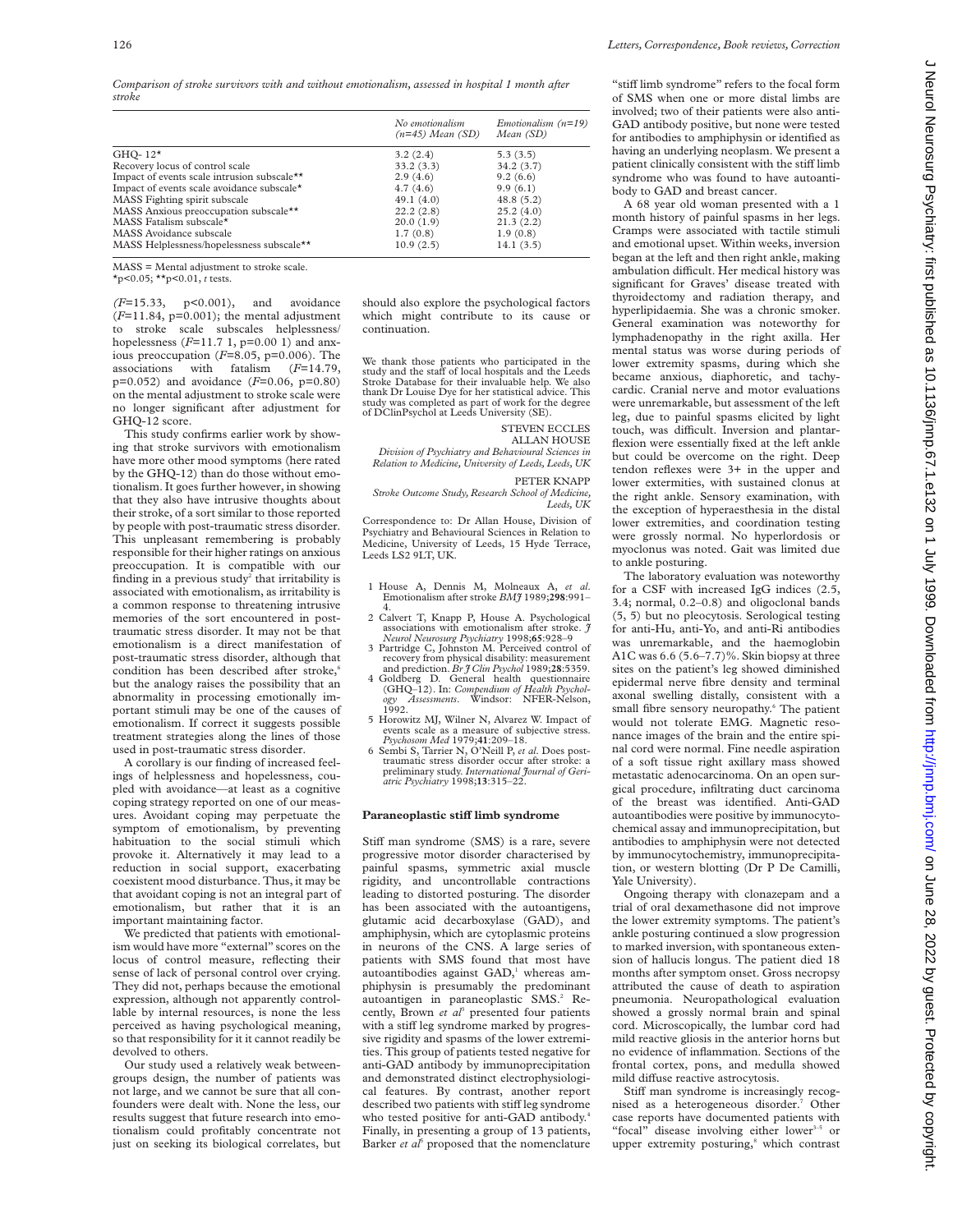with the "diffuse" axial and subsequent proximal muscle distribution of the classic disorder.<sup>9</sup> Our patient differs from those reported with stiff leg syndrome in that an occult malignancy was present. Unfortunately, we were unable to obtain electrophysiological studies for comparison. The search for a paraneoplastic process was based on the findings of axillary lymphadenopathy and an abnormal CSF. Our patient is only the second reported patient with paraneoplastic SMS associated with anti-GAD antibody; the other had upper limb rigidity in the setting of breast cancer and additionally mounted an immune response to amphiphysin.<sup>8</sup>

Paraneoplastic processes can affect any component of the nervous system and, occasionally, multiple levels, as in the syndrome of sensory neuronopathy-encephalomyelitis. Our patient's findings were not entirely consistent with criteria for classic SMS<sup>9</sup> in that an apparent encephalopathy and a small fibre neuropathy were identified—for example, her dysautonomia (tachycardia and relative hypertension) during spasms may have been a manifestation of involvement of small fibres. The role of autoantibodies in the pathogenesis of SMS and cancer is unclear.278 Via its probable function in endocytosis,<sup>10</sup> amphiphysin has been postulated to play a part in the regulation of growth factor internalisation; however, the absence of an autoimmune response to this autoantigen in our patient suggests that other mechanisms of oncogenesis in SMS exist. Given anecdotal evidence of improvement in paraneoplastic SMS after treating the underlying malignancy,<sup>8</sup> we suggest that all patients with SMS, diffuse or focal, be screened for occult cancer.

# ISAAC E SILVERMAN

*Department of Neurology, Johns Hopkins University, Baltimore, USA*

Correspondence to: Dr I E Silverman, Johns Hopkins Hospital, Pathology 509, 600 North Wolfe Street, Baltimore, MD 21287, USA. Telephone 001 410 955 6626; fax 001 410 614 1008; email iesilver@jhmi.edu

- 1 Solimena M, Folli F, Aparisi R, *et al*. Autoantibodies to gaba-ergic neurons and pancreatic β<br>cells in stiff-man syndrome. *N Engl J Med*
- 1990;**322**:1555–60. 2 Folli F, Solimena M, Cofiell R, *et al*. Autoantibodies to a 128-kd synaptic protein in three<br>women with the stiff-man syndrome and breast
- cancer. *N Engl J Med* 1993;328:546-51.<br>3 Brown P, Rothwell JC, Marsden CD. The stiff<br>leg syndrome. *J Neurol Neurosurg Psychiatry* 1997;**62**:31–7.
- 4 Saiz A, Graus F, Valldeoriola F, et al. Stiff-leg syndrome: a focal form of stiff-man syndrome. *Ann Neurol* 1998;**43**:400–3.
- 5 Barker RA, Revesz T, Thom M, *et al*. Review of 23 patients affected by the stiff man syndrome: clinical subdivision into stiff trunk (man) syndrome, stiff limb syndrome, and progressive encephalomyelitis with rigidity. *J Neurol Neuro-*
- *surg Psychiatry* 1998;**65**:633–40. 6 McCarthy BG, Hsieh S-T, Stocks A, *et al*. Cutaneous innervation in sensory neuropathies: evaluation by skin biopsy. *Neurology* 1995;**45**: 1848–55.
- 7 Kissel JT, Elble RJ. Stiff-person syndrome: stiff opposition to a simple explanation. *Neurology* 1998;**51**:11–14.
- 8 Rosin L, De Camilli P, Butler M,*et al*. Stiff-man syndrome in a woman with breast cancer: an uncommon central nervous system paraneo-plastic syndrome. *Neurology* 1998;**50**:94–8. 9 Lorisch TR, Thorsteinsson G, Howard FM.
- Stiff-man syndrome updated. *Mayo Clin Proc* 1989;64:629-36.
- 1989;**64**:629–36. 10 David C, McPherson PS, Mundigl O, *et al*. A role of amphiphysin in synaptic vesicle endocytosis suggested by its binding to dynamin in nerve terminals. *Proc Natl Acad Sci USA* 1996; **93**:331–5.

#### **Tetrodotoxin intoxication in a uraemic patient**

Tetrodotoxin intoxication results from ingesting puffer fish or other animals containing the toxin. Clinical presentation is mainly acute motor weakness and respiratory paralysis. Death is common in the worst affected victims. Although the severity of the symptoms generally depends on the amount of toxin ingested, it may be influenced by the

victim's medical condition, as described in this report. The patient was a 52 year old uraemic woman. The uraemia was of undefined aetiology. Over the past 3 years she has received regular haemodialysis. One day both she and her husband, a healthy 55 year old man, ate a fish soup. About 4 hours after the meal she developed a headache and a lingual and circumoral tingling sensation and numbness at the distal parts of all four limbs. She was dizzy and unsteady, had difficulty in swallowing, and became very weak. She was taken to the emergency service and was placed on machine assisted ventilation as respiratory distress and cyanosis developed. Her husband remained asymptomatic throughout this time.

The patient's condition kept on deteriorating, developing eventually into a comatouslike state with no spontaneous or reflexive eye opening or limb movement within 30 minutes of intubation. On neurological examination, the pupillary light reflex was absent and oculocephalic manoeuvre elicited no ocular movements. All four limbs were areflexic and Babinski's signs were absent. Brain CT and laboratory studies of arterial blood gas (under assisted ventilation), electrolytes, liver function, blood glucose, and CSF study were unremarkable. An examination of renal function indicated chronic renal insufficiency with mild azotaemia (urea nitrogen 70 mg/dl, creatinine 9.1 mg/dl). An EEG, recorded 18 hours after the onset of symptoms when the neurological condition was unchanged, showed posterior dominant alpha waves intermixing with trains of short duration, diffuse theta waves. When brief noxious stimuli were applied to the sternum, they were replaced transiently by beta activities. The findings suggested that the profound neurological dysfunction might be peripheral in origin. The patient was given a course of haemodialysis according to the set schedule for uraemia at 21 hours after onset of the symptoms. Her condition improved dramati-



*Changes in the symptoms of poisoning in relation to each course of haemodialysis. Scales in the vertical axis represent the arbitrary measurements of severity of each symptom; the numbers indicating day(s) after onset;* ↓*= haemodialysis).*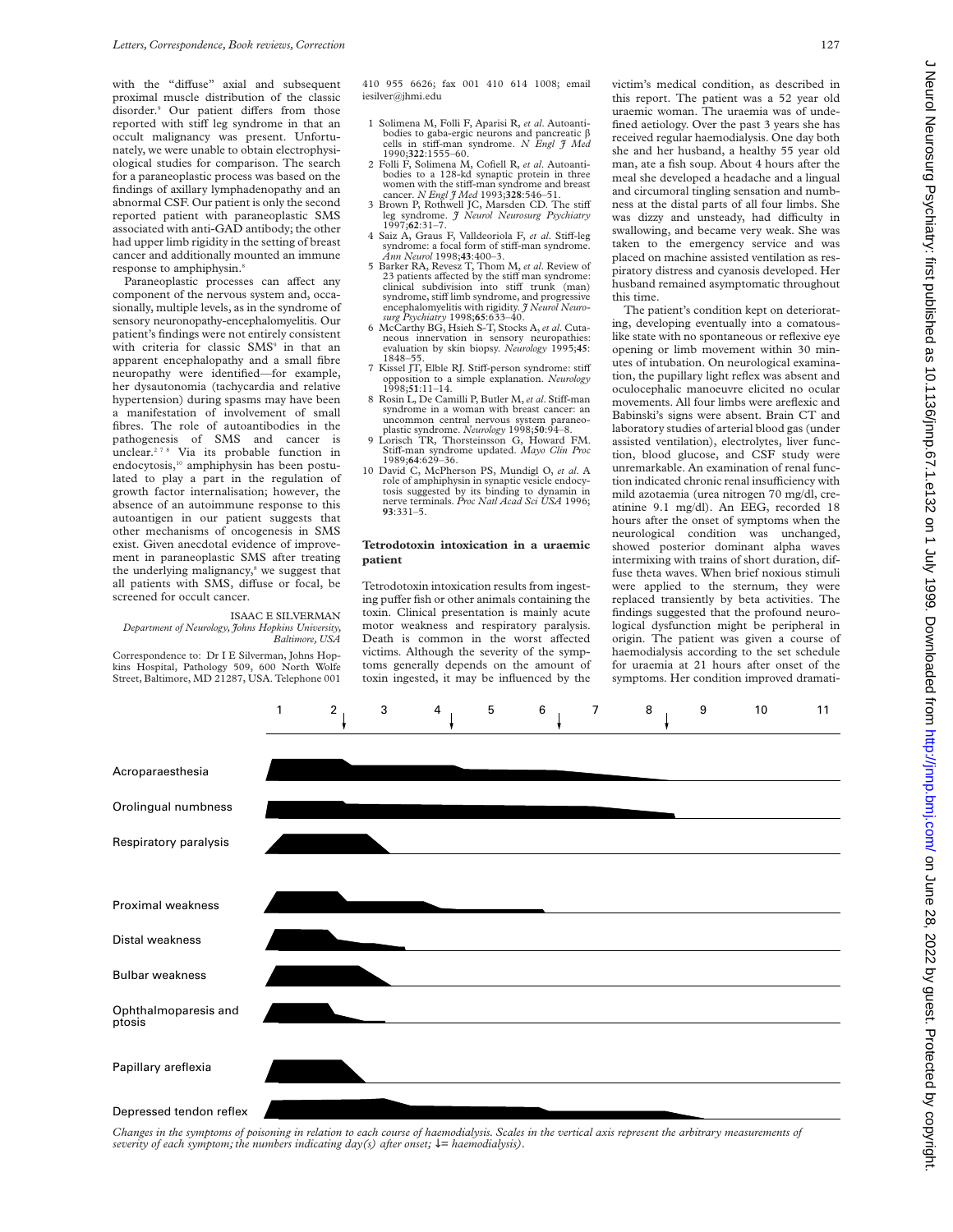amenable to haemodialysis. Traditionally, the management of tetrodotoxin intoxication is mainly supportive, such as gastric lavage to remove unabsorbed toxin and machine assisted ventilation when respiration is severely affected. We suggest that haemodialysis may be an effective method in the treatment of tetrodotoxin intoxication.

MIN-YU LAN SHUNG-LON LAI SHUN-SHENG CHEN *Department of Neurology, Kaohsiung Medical College, Kaohsiung City, Taiwan*

DENG-FWU HWANG

*Department of Food Science, National Taiwan Ocean University, Keelung City, Taiwan*

Correspondence to: Dr Shun-Sheng Chen, Department of Neurology, Kaohsiung Medical College Hospital, 100 Shih-Chung 1st Road, Kaohsiung City 807, Taiwan. Telephone 00886 7 3121101 ext 6771; fax 00886 7 3234237; email sheng@mail.nsysu.edu.tw

- 1 Hwang DF, Jeng SS. Bioassay of tetrodotoxin using ICR mouse strain. *J Chinese Biochem Soc* 1991;**20**:80–6.
- 2 Takata M, Moore JW, Kao CY, *et al*. Blockage of sodium conductance increase in lobster giant axon by tarichatoxin (tetrodotoxin). *J Gen Physiol* 1966;**49**:977–88.
- 3 Brismar T, Tegnèr R. Experimental uremic neu-ropathy. Part 2. Sodium permeability decrease and inactivation in potential clamped nerve fibers. *J Neurol Sci* 1984;**65**:37–45.
- 4 Tani I. Toxicological studies of puffers in Japan. *Teikoku-Tosho (Tokyo)* 1945:103. 5 Kao CY. Tetrodotoxin, saxitoxin and their
- significance in the study of excitation phenom-ena. *Pharmacol Rev* 1966;**18**:997–1049.

## **Relation between critical illness polyneuropathy and axonal Guillain-Barré syndrome**

The clinical entity critical illness polyneuropathy occurs almost exclusively in patients in critical care units and has been characterised as a complication of sepsis and multiple organ failure.<sup>12</sup> Critical illness polyneuropathy may be a common cause of the difficulty in weaning patients from the ventilator, particularly those who show intractable ventilator dependence. All the measures used to prevent or treat sepsis and multiple organ failure are the main methods now used to deal with critical illness polyneuropathy. Knowledge of this type of polyneuropathy is of help in making decisions about respirator techniques, nursing care, prognosis, and overall management. Moreover, recognition of critical illness polyneuropathy indicates the need for physiotherapy, rehabilitation, and other supportive measures as the patient recovers. Bolton *et al*<sup>1</sup> have made an important positive contribution to the care of patients with critical illness polyneuropathy. The actual aetiology, however, has yet to be determined. The pathogenesis needs to be clarified to treat patients more effectively.

Critical illness polyneuropathy invariably occurs at the peak of critical illness and sepsis, but in Guillain-Barré syndrome there is a brief period of recovery after a relatively minor illness or inoculation. Except for differences in the predisposing causes, as Bolton *et al*<sup>1</sup> reported, it is difficult to distinguish critical illness polyneuropathy from Guillain-Barré syndrome on purely clinical grounds. In both, polyneuropathy runs a monophasic course, the onset being relatively acute but with subsequent improvement in most instances. The clinical features also are similar; evidence of muscle weakness in all



four limbs, occasional involvement of facial muscles and frequent involvement of the muscles of respiration, the depression or absence of deep tendon reflexes, and some evidence of distal sensory impairment.

The first step by Bolton *et al*<sup>1</sup> in determining exact aetiology was to differentiate critical illness polyneuropathy from Guillain-Barré syndrome. In reviewing the patients with critical illness polyneuropathy and Guillain-Barré syndrome who were studied in their EMG laboratory, they found marked differences between the two types of polyneuropathy. Patients with Guillain-Barré syndrome had greater slowing of the speed of impulse conduction, and, in the initial stages, abnormal spontaneous activity in the muscle was absent, indicative of a predominantly demyelinating polyneuropathy. The CSF was only mildly increased in patients with critical illness polyneuropathy, but it was much increased in patients with Guillain-Barré syndrome. Comprehensive studies done at necropsy and nerve biopsies of patients with critical illness polyneuropathy showed the presence of primary axonal degeneration of the motor and sensory fibres, mainly distally, with no evidence of inflammation.<sup>2</sup> Zochodne *et al* (including Bolton) therefore concluded that the two types of polyneuropathies most probably are separate entities.

Guillain and colleagues enumerated the clinical and spinal fluid features of one form of acute flaccid paralysis without regard for the underlying physiology or pathology. Classic pathological studies of Guillain-Barré syndrome, however, have identified prominent demyelination and inflammatory infiltrates in the spinal roots and nerves. Guillain-Barré syndrome often has been considered to be synonymous with the pathological designation of acute inflammatory demyelinating polyneuropathy, and physiological abnormalities consistent with demyelination have been taken as supportive evidence for the diagnosis of Guillain-Barré syndrome. Feasby et al (with Bolton)<sup>3</sup> first called attention to patients who were clinically considered as having Guillain-Barré syndrome, but who were characterised electrophysiologically as having early axonal degeneration of the motor and sensory nerve fibres. The evidence included a rapid fall in compound muscle action potentials and sensory nerve action potentials, and no evidence of demyelination. Such patients often had severe paralysis and made a slow recovery, presumably reflecting the need to regenerate axons rather than remyelination. Pathological findings are consistent with axonal degeneration without demyelination. Feasby et al<sup>3</sup> termed this pattern *axonal Guillain-Barré syndrome* and suggested that there is a fundamental difference in the underlying pathophysiology, resulting in primary axonal damage rather than demyelination. Griffin et al<sup>4</sup> then confirmed the existence of the acute motorsensory axonal neuropathy (AMSAN) pattern of Guillain-Barré syndrome described by Feasby *et al*. 3

Infection caused by the gram negative bacterium *Campylobacter jejuni*, a leading cause

cally within an hour. She could open her eyes and she communicated and answered questions correctly by blinking. Pupillary reflex recovered and voluntary eye movements were limited only at the extreme lateral gaze. Muscle power was grade 3 and 4 in the proximal and distal parts of the four limbs. Tendon reflexes were still absent. She was taken off mechanical ventilation the next day. Her clinical condition continued to improve and her symptoms subsided in a stepwise pattern, in response to each course of haemodialysis (figure). When recalling, she could remember certain events such as the recording of the EEG, but was "too weak to move" at that time. She regained her initial strength by the time she was discharged on day 16.

When analysing the remains of the cooked fish (identified as *Yongeichthys nebulosus*), tetrodotoxin was demonstrated by thin layer chromatography, high performance liquid chromatography, and cellulose acetate membrane electrophoresis. Toxicity was assayed by using Institute of Cancer Research strain adult male mice and the toxicity score was 25 mouse units (MU)/g in fish muscle (1  $MU=0.178$  µg in the ICR strain mouse).<sup>1</sup>

Tetrodotoxin exerts its effect through binding with and blocking the voltage dependent sodium channel.<sup>2</sup> The voltage clamp experiments showed that tetradotoxin diminished the early sodium inward current responsible for the depolarisation of excitatory membrane. The gating properties of the sodium channel, such as the activation and inactivation mechanism, are not altered that is, the sodium channel is not permanently damaged and its function recovers when the bound toxin is released. In uraemia, ion conductance through the sodium channel is also impaired. Sodium permeability through excitatory membranes is reduced and small inward sodium current and reduced action potential amplitudes are noted in experimental uraemic neuropathy.<sup>3</sup> By contrast with the effects of tetrodotoxin, uraemia changes the basic property of the sodium channel by an increased inactivation and an impaired activation mechanism. The excitability of peripheral nerves will be more significantly depressed when these two conditions combine. The synergistic effect of uraemia and tetrodotoxin is obvious in this incident in which the patient and her husband ingested roughly an equal amount of tetrodotoxin (about 200 µg, calculated from toxic score times the weight of ingested fish). The amount is about 10% of the estimated lethal dose in humans—2200 µg/60 kg body weight $<sup>4</sup>$  (body weights of the patient and her</sup> husband were 54.5 and 62 kg respectively) and caused no clinical evidence of poisoning in the healthy person. It was of interest that the CNS was relatively spared from the toxicity as the EEG showed a posterior dominant, promptly reactive alpha rhythm and the patient retained consciousness when the symptoms were at their most severe.

One of the most striking clinical features in our patient was the response to haemodialysis. Despite the small amount of toxin ingested, the dramatic improvement of her clinical condition was most likely attributed to the rapid elimination of absorbed toxin in the course of haemodialysis, rather than spontaneous recovery. The physical and chemical properties of tetrodotoxin are also supportive to this hypothesis.<sup>5</sup> It has a low molecular weight  $(C_{11}H_{17}N_3O_8)$ , is water soluble, and is not significantly bound to protein —all these features are often found in toxins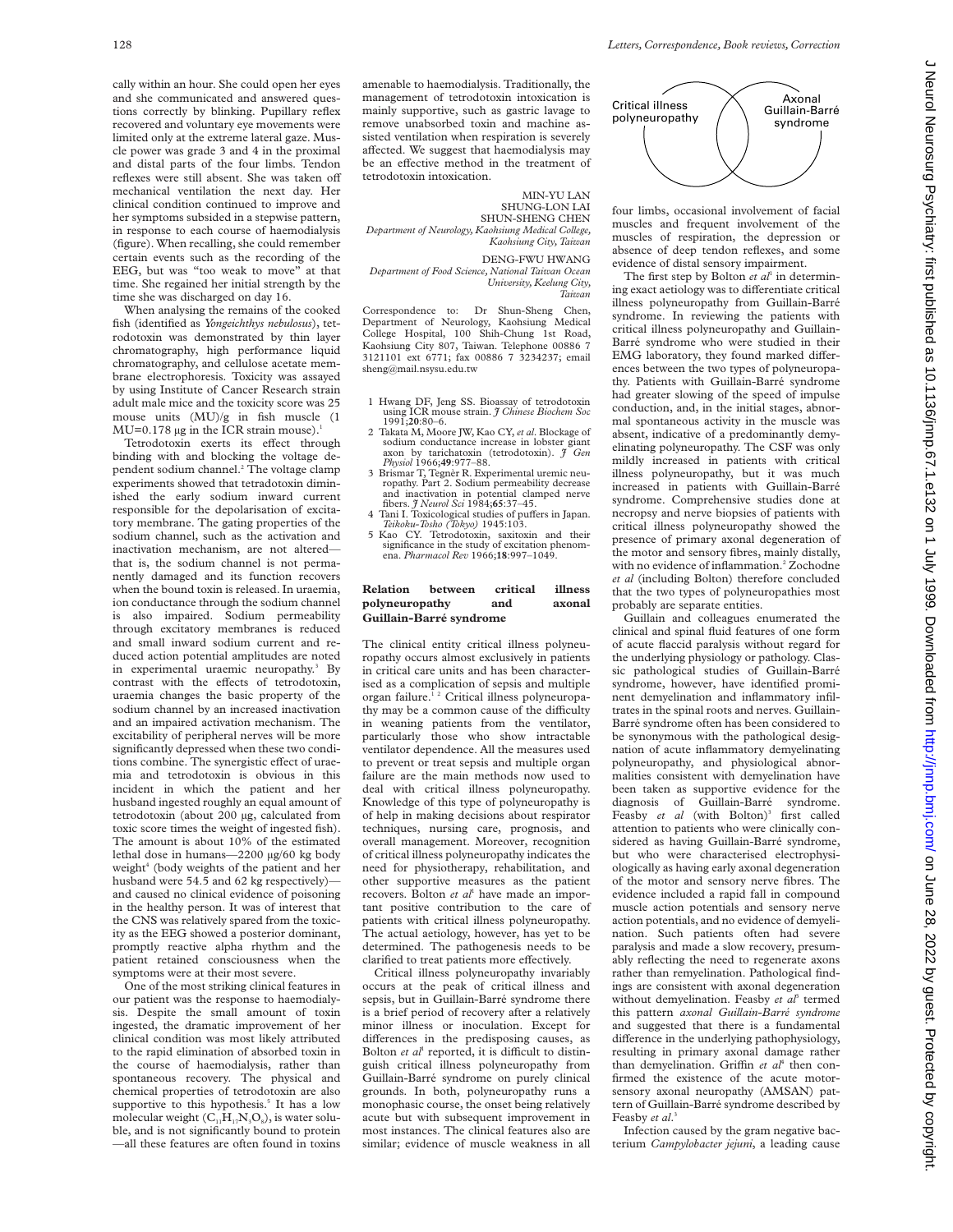of acute diarrhoea, commonly precedes the development of Guillain-Barré syndrome. There is a close association between axonal Guillain-Barré syndrome and antecedent *C jejuni* infection.5 The antecedent infectious symptom was diarrhoea in three of five patients with axonal Guillain-Barré syndrome described by Feasby *et al*. <sup>3</sup> Observations by Griffin et al<sup>4</sup> confirmed that AMSAN follows *C jejuni* infection. Serum samples from patients with axonal Guillain-Barré syndrome subsequent to *C jejuni* enteritis often have IgG class autoantibodies to gangliosides GM1, GM1b, GD1a, or GalNAc-GD1a in the acute phase of the illness,<sup>6</sup> and there is molecular mimicry between these gangliosides and the lipopolysaccharides of *C jejuni* isolates from patients with Guillain-Barré syndrome.<sup>6</sup> This ganglioside mimicry may trigger high production of the IgG antiganglioside antibodies, and these autoantibodies may cause motor nerve dysfunction in patients with GBS.

Interestingly, Hagensee *et al*<sup>7</sup> reported a case of *"C jejuni* bacteremia and subsequent Guillain-Barré syndrome*"* that occurred in a patient with chronic graft versus host disease after allogenic bone marrow transplantation. Because there was acute flaccid paralysis associated with sepsis, some physicians might have diagnosed critical illness polyneuropathy. Conversely, the existence of this case strongly suggests that some diagnoses of critical illness polyneuropathy should actually be axonal Guillain-Barré syndrome or AMSAN. Our hypothesis of the nosological relation between critical illness polyneuropathy and axonal Guillain-Barré syndrome is shown in the figure. Serum IgG antibodies against GM1, GM1b, GD1a, or GalNAc-GD1a could be used as immunological markers for axonal Guillain-Barré syndrome.<sup>6</sup> To examine the aetiology of critical illness polyneuropathy and its nosological relation to axonal Guillain-Barré syndrome, it is necessary to investigate whether patients with critical illness polyneuropathy have antiganglioside antibodies during the acute phase of the illness.

> NOBUHIRO YUKI KOICHI HIRATA *Department of Neurology, Dokkyo University School of Medicine, Japan*

Correspondence to: Dr Nobuhiro Yuki, Department of Neurology, Dokkyo University School of Medicine, Kitakobayashi 880, Mibu, Shimotsuga, Tochigi 321–0293, Japan.

- 1 Bolton CF, Laverty DA, Brown JD, *et al*. Critically ill polyneuropathy. Electrophysiological studies and differentiation from Guillain-Barré syndrome. *J Neurol Neurosurg Psychiatry* 1986;**49**:563–7.
- 2 Zochodne DW, Bolton CF, Wells GA, *et al*. Critical illness polyneuropathy. A complic of sepsis and multiple organ failure. *Brain* 1987;**110**:819–42.
- 3 Feasby TE, Gilbert JJ, Brown WF, *et al*. An acute axonal form of Guillain-Barré polyneuropathy. *Brain* 1986;**109**:1115–26.
- 4 Griffin JW, Li CY, Ho TW, et al. Pathology of motor-sensory axonal Guillain-Barré syn-drome. *Ann Neurol* 1996;**39**:17–28.
- 5 Rees JH, Soudain SE, Gregson NA, *et al*. Campylobacter jejuni infection and Guillain-Barré syndrome. *N Engl J Med* 1995;**333**: 1374–9.
- 6 Yuki N. Anti-ganglioside antibody and neuropathy. Review of our research. *J Periph Nerv Syst* 1998;**3**:3–18.
- 7 Hagensee ME, Benyunes M, Miller JA, *et al*. *Campylobacter jejuni* bacteremia and Guillain-Barré syndrome in a patient with GVHD after allogenic BMT. *Bone Marrow Transplant* 1994; **13**:349–51.

### **Repetitive transcranial magnetic stimulation in the treatment of chronic negative schizophrenia: a pilot study**

Recently, a new technology known as repetitive transcranial magnetic stimulation (RTMS) has been developed. $1$  In 1994, the use of magnetic stimulation in clinical psychiatry was suggested.<sup>2</sup> Since then, it has been used in the study or treatment of obsessive-compulsive disorder, conversion disorder, schizophrenia, and particularly, depression.<sup>3</sup>

Our pilot study aimed to assess the possible adverse effects of this treatment in chronic schizophrenic patients with severe negative symptoms; to evaluate if direct RTMS of the prefrontal cortex might improve negative symptoms or cognitive impairments<sup>4</sup> in patients with chronic schizophrenia; and thirdly, to note if RTMS might modify the deficit in prefrontal cortical activity, often referred to as hypofrontality, long established in schizophrenia,<sup>5</sup> specially under conditions of task activation.

Six right handed patients with chronic schizophrenia were identified at the outpatient psychiatric service of the Hospital Clínic of Barcelona. There were two men and four women (mean age 39).

Exclusion criteria included alcohol or substance abuse dependence disorder in the past 5 years, focal neurological findings, systemic neurological illness, taking cerebral metabolic activator or vasodilator medications, electroconvulsive therapy within 6 months, and significant abnormal findings on laboratory examination.

All patients were taking neuroleptic drugs, but a stable dose for at least 3 months was required. All patients were studied off benzodiazepines for at least 1 week before beginning the treatment. During the RTMS, psychotropic medications were continued at the initial dosage.

All patients were admitted to hospital. Inpatients underwent the UKU side effects scale,<sup>6</sup> the positive and negative syndrome scale (PANSS), and a neuropsychological battery, the day before beginning the treatment and at the end of the treatment. The UKU scale was also administered after each session.

An equivalent neuropsychological battery was used on both occasions, which consisted of the block design subtest of the Wechsler adult intelligence scale, the trail making tests A and B, the FAS verbal fluency test, and two subtests of the Wechsler memory scale (the visual memory reproduction and the verbal paired associates subtests).

A brain SPECT study was performed using a rotating dual head gamma camera, fitted with high resolution fanbeam collimators. Two  $99m\text{T}c$ -HMPAO SPECT scans with cognitive activation, such as the Wisconsin card sorting test (WCST), were performed on each patient (24 hours before the beginning of the treatment and 24 hours after the last session).

RTMS was given with a Mag Pro magnetic stimulator, 5 days a week, during 2 weeks, at a dosage of 20 Hz for 2 seconds, once per minute for 20 minutes at 80% motor threshold. The motor threshold was determined by visualisation of finger movement. A butterfly magnetic coil was placed tangential to the orbital area, on the  $C_3$  and  $C_4$  EEG point.

An important finding of this study was that RTMS may be given to stable schizophrenic patients without exacerbating their psycho*Table Neuropsychological tests and PANSS scores*

| Test.                |      | Mean (SD)     |           |
|----------------------|------|---------------|-----------|
| Block design         | Pre  | 49 (11.95)    | NS        |
|                      | Post | 50 (8.69)     |           |
| Trail making test    | Pre  | 38.3 (9.83)   | NS.       |
| $\mathsf{A}$         | Post | 42.6(14.1)    |           |
| Trail making test    | Pre  | 38.3(4.5)     | NS        |
| B                    | Post | 41 (10.03)    |           |
| Inmediate visual     | Pre  | 50.5 (4.82)   | NS        |
| reproduction         | Post | 54.8 (11.2)   |           |
| Delayed visual       | Pre  | 46.19 (8.23)  | p<0.05    |
| reproduction         | Post | 53.8 (12.64)  |           |
| Inmediate verbal     | Pre  | 54 (7.46)     | NS.       |
| paired<br>associates | Post | 59.5 (10.03)  |           |
| Delayed verbal       | Pre  | 8.8(1.1)      | NS.       |
| paired<br>associates | Post | 8.8(1.17)     |           |
| PANSS-PG             | Pre  | 37.67 (11.15) | <b>NS</b> |
|                      | Post | 36.5 (11.47)  |           |
| PANSS-N              | Pre  | 31.67 (8.26)  | p<0.02    |
|                      | Post | 27.83 (8.47)  |           |
| PANSS-P              | Pre  | 16.83 (7.28)  | <b>NS</b> |
|                      | Post | 15.33 / 7.55  |           |

Pre=pretreatment; Post=post-treatment; PANSS= positive and negative syndrome scale; PG=general psychopathology scale; N=negative scale; P=positive scale.

ses. All patients tolerated the RTMS well, with minimal side effects (mild headache and tinnitus).

Initial SPECT of one patient was reported to be normal, showing no evidence of hypofrontality. The remainder of the patients showed hypofrontality on the initial neuroimaging. The results after RTMS indicated no change in the hypofrontality.

Negative symptoms showed a general decrease for all patients (table). Significance (p<0.02) was noted on the PANSS negative symptoms subscale. These patients seemed to be more sociable than when originally seen. Nevertheless, clinical effects of the RTMS were subtle and difficult to distinguish from those derived from the supportive environment of the psychiatric ward.

With regard to the neuropsychological battery, we found a general improvement in all post-treatment scores (table), but only delayed visual memory achieved significance (p<0.05). This feature might be basically explained by improvement of attention, specifically of the maintenance of attention, which allows the correct function of the working memory. Thus, although there are methodological limitations regarding the power of our conclusions, it is certain that there has been an improvement in the attentional capability.

We found that all patients (except one, who was always within the normal range) diminished their number of perseverative answers and errors on WCST (items characteristically altered in schizophrenia) after the RTMS. However, significance was not achieved on any WCST scores.

Two patients who initially did not perform any categories on WCST, after the treatment, achieved one category, a possible indication of improvement of their abstract thinking. This change leads us to consider a research strategy previously reported, in which the WCST is used as a screening test for selecting schizophrenic patients. Those initially achieving low category scores would be compared to higher category scorers in an effort to identify a subgroup most likely to benefit from RTMS.

Taking into account these mild improvements together, and the lack of changes in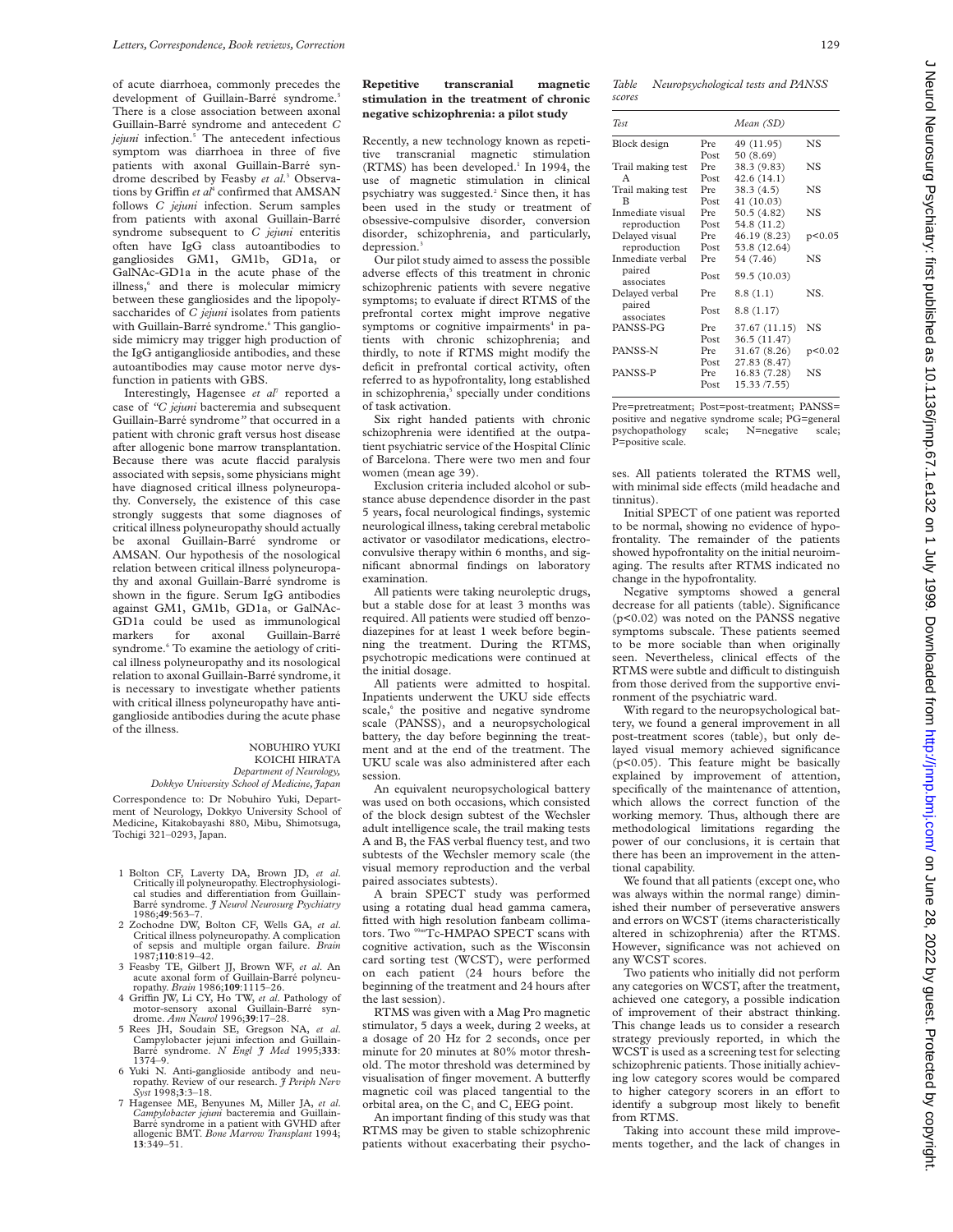hypofrontality after treatment, we are considering extending the treatment course to 20 sessions, each at 30 Hz for 1 second, at 90% of motor threshold. It was also suggested that other positions of the coil and other kinds of coils might give better results.

The clinical change in our cohort after the RTMS could be attributed to both the treatment and the supportive environment of the psychiatric ward, and even to enhance compliance to medication during hospital admission. We are aware that the small sample size and lack of controls compel a very careful interpretation of the results. Nevertheless, in the light of these, we suggest further controlled studies of the efficacy of RTMS in negative symptoms of schizophrenia, not only as an add on technique but also as a sole therapeutic procedure. Research on RTMS also requires some controlled studies aimed to the complexity of the methodology (dosage, duration, and localisation), as this form of intervention may prove to be an economical and convenient therapy in treating several psychiatric disorders.

E COHEN M BERNARDO J MASANA F J ARRUFAT V NAVARRO *Department of Psychiatry* J VALLS-SOLÉ *Department of Neurophysiology* T BOGET N BARRANTES S CATARINEU M FONT *Department of Psychology* F J LOMEÑA *Department of Nuclear Medicine, Institut d' Investigacions Biomédiques August Pi i Sunyer, Hospital Clínic i Provincial. Universitat de Barcelona, Spain*

Correspondence to: Dr M Bernardo, Servicio de Psiquiatría, Hospital Clínic i Provincial, Villarroel 170, 08036 Barcelona, Spain. Telephone 00343 2275400, ext 2405; fax 00 343 2275477; email bernardo@medicina.ub.es

- 1 Barker AT, Jalinous R, Freeston IL. Noninvasive magnetic stimulation of the human motor cortex. *Lancet* 1985;i:1106–7.
- 2 George MS, Wassermann EM. Rapid-rate transcranial magnetic stimulation and ECT. *Con-vuls Ther* 1994;**10**:251–4.
- 3 Pascual-Leone A, Catala MD, Pascual-Leone<br>AP. Lateralized effect of RTMS on the prefrontal cortex on mood. *Neurology* 1996;**46**:499– 502.
- 4 Elliot R, Sahakian B. The neuropsychology of schizophrenia: relations with clinical and neu-robiological dimensions*. Psychol Med* 1995;**25**: 581–94.
- 5 Wolkin A, Sanfilipo M, Wolf AP, *et al*. Negative symptoms and hypofrontality in chronic schizophrenia. *Arch Gen Psychiatry* 1992;**49**: 959–65.
- 6 Lingjaerde O, Ahlfors UG, Bech P, *et al*. The UKU side effects scale. **Acta Psychiatr Scand** 1987;**76**(suppl 334):1–100.

# **CORRESPONDENCE**

#### **Sensory alien hand syndrome**

The case report by Ay et al<sup>1</sup> of alien hand syndrome and review of the literature neglected the intriguing issue of why in every case so far reported the patient seems to be terrified of the alien limb. Not believing that you are any more in control of a limb is not likely to be a pleasant experience.

Those with alien hand syndrome seem to jump to extremely negative conclusions concerning the intent of the limb. Typically, as in the report of Ay *et al*, the common belief is that the limb has deeply malevolent intentions towards the victim.

It is this aspect of alien hand syndrome that I suggest also needs incorporating into its neurological explanations, and which provides a clue as to why our everyday experience of being in charge of our bodies, and so initiating all personal action, itself has a neurological basis. In other words, while the brain is the seat of all our actions and experiences, there is also a part of our nervous system which is responsible for our belief that we have free will over our behaviour. Patients with alien hand syndrome think that they are no longer in control of a limb because the part of the brain that gives us the sensation of control over our bodies has been damaged. When that happens, our limbs seem to act independently of us.

Research<sup>2</sup> conducted in the 1980s has found that the same electrical brain wave changes that characteristically precede all limb movements, occur several 100 ms before we seem to consciously decide to move a limb. If our conscious decision to act is preceded by brain changes that anticipate action, then our "decision" to choose how to behave or "freedom", as in free will, is in fact illusory. Our choices have in a sense been decided beforehand by our brains.

Spence<sup>3</sup> asserts that evidence such as this, combined with phenomena such as alien hand syndrome, means that philosophers have to reconsider whether we have free will. He argues that these data suggest that our sense of agency is illusory and it follows that most of us share in common the useful delusion that we have free will. Patients with alien hand syndrome have lost this experience in relation to a particular limb. There is a sense then that those who experience the syndrome are closer to the reality of how much we are responsible for our actions than the rest of us. This is because they have lost the function of the part of the brain that normally works to make us think that we have conscious freedom of will. They develop the experience, therefore, of becoming mere remote spectators to the actions of their bodies.

Defenders of human "free will" argue what happens before the brain itself decides to act is still unknown, and there may be a role for our own autonomy there. But even these free will guardians concede the neurological research indicates that whatever happens before the brain is roused, must occur below our conscious awareness.

Yet in alien hand syndrome the patient thinks that the hand has hostile motivations; it is invariably the case that the patient not only thinks that the limb is "not self" but finds that the limb behaves towards the self in a destructive and aggressive manner. This could be explained by the suggestion that if we lose our conscious sense of voluntary control over our bodies, our minds have to come up with an explanation for the location of action of our movements. We decide that if ourselves are not in control, then someone or something else must be; therefore, we no longer have a sense of the limb belonging to us.

Because to lose control over our bodies is one of the most terrifying experiences, our

attempt to explain this finding occurs in the context of fear. It may be that our apprehension leads us to misinterpret innocent reflexive acts of our hands, such as scratching or rubbing, as malevolently inspired. Plus it could be that our interpretation of spiteful possession in turn inspires the hand itself, only this is beyond our conscious awareness.

It may therefore be that we need to believe in our own free will and personal control over our acts, because if we did not, we might find the experience of our bodies acting as if we merely came along for the ride, too frightening. Also, we may no longer believe that our bodies or its relevant parts belong to us. All neurologists who have reported alien hand syndrome remark on how psychologically disturbing the symptom is for the patient. Psychiatrists would be interested in the parallels between alien hand syndrome and the "passivity phenomena" of schizophrenia, plus the fact that the two diseases may share corpus callosum pathology,<sup>4</sup> could go some way to explaining why schizophrenic symptoms are frightening to the patient. So it seems we know that our limbs belong to us because they obey us. When they seem to stop responding to our wills, we conclude that our limbs are no longer our own, and try to fend them off. Hence it would seem that one of the prices we had to pay for conscious awareness of ourselves to evolve as a function of the brain, is the delusion that we are responsible for all our actions. If we had conscious awareness of ourselves, but no sense of free will, our bodies would feel alien to us. The philosophical importance of alien hand syndrome is that it shows emphatically via neurology that it is possible to drive a wedge between consciousness and the experience of free will. The brain had to develop the sensation of free will after developing consciousness, because being without the sensation of free will produces extremely negative emotional experiences. So the fact that every case so far reported of alien hand syndrome imputes negative intent to the alien limb might not be an incidental finding, but a core aspect of the disorder.

R PERSAUD

*The Maudsley Hospital, Croydon Mental Health Services, Westways Rehabilitation Unit, 49 St James's Road, West Croydon, Surrey CR9 2RR, UK. Telephone 0044 181 700 8512; fax 0044 181 700 8504; email rajendra@btinternet.com*

- 1 Ay H, Buonanno FS, Price BH, *et al*. Sensory alien hand syndrome: case report and review of the literature. *J Neurol Neursurg Psychiatry* 1998;**65**:366–9.
- 2 Libet B, Gleason CA, Wright EW. Time of conscious intention to act in relations to onset of cerebral activity: readiness-potential. *Brain* 1983;**106**:623–42.
- 3 Spence SA. Free will in the light of neuropsychiatry. *Philosophy Psychol Psychiatry* 1996;**3**: 75–90.
- 4 Crow TJ. Schizophrenia as a transcallosal misconnection syndrome. *Schizophr Res* 1998; **30**:111–4.

#### *The authors reply:*

We appreciate Persaud's comments regarding the alien hand syndrome, "the perceived malevolence of the affected limb towards its victim, and the question of whether with loss of the conscious sense of voluntary control over our bodies, our minds... decide that if ourselves are not in control then someone or something else must be". We would offer that the value of our particular case is that it was due to a central deafferentation—therefore the term "sensory alien hand syndrome". As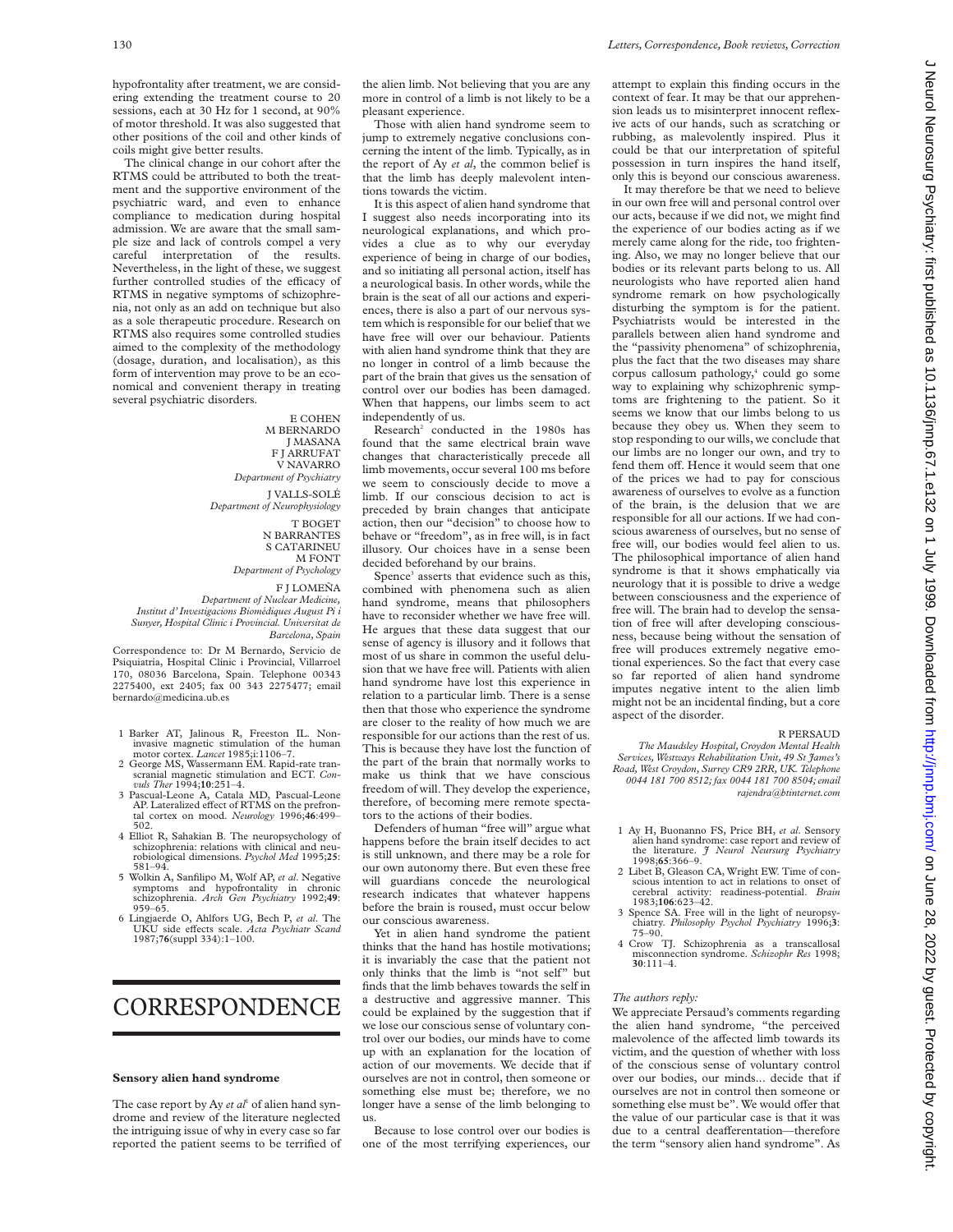opposed to the idea that "we know our limbs belong to us because they obey us", we know that our limbs belong to us because they provide us with sensory input that is recognised as self. Many patients with movement disorders or paralysis lose control of their limbs but still have no difficulty in realising them as self. Indeed even in "phantom limb" there is sense of self due to central processes in the absence of a limb. Our patient, as do others with anosognosia and primary abnormalities of central sensory systems, shows perhaps that it is central sensory processes that are the key to identifying "self". We know our limbs not because they obey us but because there is a pattern of sensory activation that accompanies our own limb movements. When this pattern never reaches specific cortical regions, then the limb is not perceived as self; called "amorphosynthesis" by Denny-Brown and Banker.<sup>1</sup> Self stimulation by the centrally deafferented limb in "sensory" or "posterior" alien hand syndrome, or kinaesthetic stimuli due to movement of the limb as in the "anterior" or "motor" alien hand syndrome, is perceived as due to another person or thing without critical questioning. This raises the most interesting question of what brain region is deafferented in the anterior alien hand syndrome where the sensory processing is intact.

It is not our clinical experience nor the conclusions based on published reports that all patients suffering with alien hand syndrome are terrified by the effected limb. In one author's experience (BHP), two patients with alien hand syndrome and related intermanual conflict were irritated by but not terrified by their opposing limbs simultaneously vying for a cigarette or book. Another patient was amused but rather indifferent to his affected left side. The most terrifying situation we have heard is when the patient identified his affected left side as belonging to his mother in law! A patient reported by Heilman's group<sup>2</sup> with persistent alien hand syndrome referred to it as "my little sister". Similar to our experience, they suggest that a predisposing personality type may be necessary given that most patients with collosal infarcts or tumours do not emphasise this complaint.

Unlike our case of limited duration, the persistence of alien hand syndrome seems dependent on mesial frontal dysfunction. These patients rarely deny that the affected limb belongs to them. Instead, they understand it in terms of their "anarchic hand". Hence, although the initial syndrome may result in disjointed and terrifying perceptions, it seems that the brain quickly re-establishes its control by presently unknown adaptive capacities. Furthermore, why it almost exclusively involves the left body side in right handed people remains unknown. Studying this syndrome in greater detail may yield additional insights into the pathophysiology of denial and misidentification.

#### HAKAN AY FERDINANDO S BUONANNO DEAN A LE WALTER J KOROSHETZ *Department of Neurology, Stroke Service, Massachusetts General Hospital, Harvard Medical School, 32 Fruit Street, Boston MA 02114, USA*

BRUCE H PRICE *Department of Neurology, McLean Hospital, 115 Mill Street, Belmont MA 02178–9106, USA*

1 Denny-Brown D, Banker B. Amorphosynthesis from left parietal lesion. *Arch Neurol Psychiatry* 1954;**71**:302.

2 Heilman KM, Valenstein E, eds. *Clinical neuropsychology 3rd ed*. New York: Oxford University Press 1993:361.

#### **Vasomotor reactivity is exhausted in transient ischaemic attacks with limb shaking**

The article of Baumgartner and Baumgartner entitled "Vasomotor reactivity is exhausted in transient ischaemic attacks with limb shaking"<sup>1</sup> provides interesting new information regarding the nature of involuntary limb movements contralateral to haemodynamic failure from severe carotid artery occlusive disease. The authors evoke an "exhausted cerebral vasoreactivity in the hemispheres opposite the involuntary limb movements". In their report, involuntary movements affected only the limbs, and displayed no tonic contraction, tonic-clonic jerking, or Jacksonian march and no epileptic activity during or between the attacks. These findings led the authors to strongly argue against seizures as the cause of limb shaking in these transient ischaemic events.

In contradistinction, a 72 year old right handed man was admitted to our hospital with a 3 month history of episodic weakness and numbness of the right arm. The patient then had six discrete stereotypic episodes of right arm weakness and clumsiness that were also associated with difficulty in speaking. Several episodes of dysarthria, numbness and weakness of the right arm and leg (MRC grade 4/5) were seen, unrelated to posture, some of which occurred when the patient was supine. Most episodes were characterised by slight tremulousness and asterixis-like movements of the outstretched right arm. There was a return to baseline functioning between events.2 Video/EEG monitoring, however, showed low voltage spikes in the left centralparietal head regions contralateral to the facial twitching and the right arm and right leg weakness. Although ongoing clinical and EEG seizure activity stopped after 2 mg intravenous lorazepam, they reoccurred after loading with phenytoin. Because angiography disclosed a greater than 95% stenosis of the left internal carotid artery (while the patient was treated with phenytoin at a concentration of 16.5 mg/l), the patient was anticoagulated with heparin, but episodes continued. It was only after a left carotid endarterectomy that all episodes of weakness, tremulousness, and EEG epileptiform activity stopped. They have not recurred over the past 5 years.

The literature includes several cases of focal motor inhibitory seizures causing weakness.3 4 Although it is impossible to prove a negative, it could be argued that although no epileptiform or other evidence of seizure activity is present in a particular case, the abolition of ongoing clinical and EEG evidence of inhibitory motor activity by intravenous diazepam argues in favour, at least in part, of an ictal contribution. The fact that in virtually all reported cases, abnormal movements are more definitively resolved by carotid endarterectomy, argues for an underlying ischaemic aetiology that induces focal seizures. There are few reports that clearly delineate the interaction and association of inhibitory focal motor seizures and transient ischaemic attacks, as there are few sequential trials of antiseizure drugs or anticoagulation (under EEG monitoring) and finally carotid endarterectomy. Several authors support the concept of an inhibition of motor function in parietal and secondary somatosensory regions by seizure activity which then interrupts the sensory feedback loop to motor integration with inhibition of subcortical and cortical areas.<sup>5</sup>

PETER W KAPLAN

*Johns Hopkins Bayview Medical Center, 4940 Eastern Avenue, Baltimore, MD 21224, USA*

- 1 Baumgartner RW, Baumgartner I. Vasomotor reactivity is exhausted in transient ischaemic attacks with limb shaking. *J Neurol Neurosurg Psychiatry* 1998;**65**:561–4.
- 2 Kaplan PW. Focal seizures resembling transient ischemic attacks due to subclinical ischemia. *Cerebrovasc Dis* 1993;**3**:241–3.
- 3 Lee H, Lerner A. Transient inhibitory seizures mimicking crescendo TIAs. *Neurology* 1990;**40**: 165–6.
- 4 Tinuper P, Aguglia U, Laudadio S, *et al*. Prolonged ictal paralysis: electroencephalo-graphic confirmation of its epileptic nature. *Clin Electroenceph* 1987:**18**:12–14.
- 5 Luders H, Lesser RP, Dinner DS,*et al*. The secondary sensory area in humans: evoked poten-tial and electrical stimulation studies. *Ann Neurol* 1985;**18**:177–84.

#### *Baumgartner and Baumgartner reply:*

We are grateful for the response of Kaplan to our short report. We agree that somatic inhibitory seizures may mimick transient ischaemic attacks (TIAs). Such TIAs are associated with negative symptoms such as sensorimotor deficits and difficulty with speaking, EEG evidence of seizure activity, and ceasing of the TIAs after the administration of an anticonvulsant drug.<sup>12</sup> Limb shaking TIAs, however, differ from TIAs related to inhibitory seizures in several ways. (1) They are associated with positive phenomena (limb shaking), and the involuntary movements do not affect the facial muscles. (2) Patients with attacks of shaking movements of the limbs have no EEG evidence of epileptic activity, and involuntary movements do not stop after administration of anticonvulsive therapy. (3) Although the patient presented by Kaplan had a 95% stenosis of the left internal carotid artery, it is unclear whether haemodynamic failure was present or not, because no studies evaluating the haemodynamic reserve of the homolateral hemisphere were presented. This is in accordance with the finding that the involuntary movements as well as the sensorimotor deficits of Kaplans' patient were not related to posture. (4) The pathogenesis is thought to be due to disinhibition of subcortical control mechanisms as a result of ischaemia.

In our opinion, it is not clear whether the asterixis-like movements of the outstretched right arm of Kaplan's patient are due to epileptic seizures, because unilateral asterixis of the outstretched arm has been reported with contralateral vascular lesions affecting almost all cerebral structures involved in motion control including ischaemia in the territory of the middle cerebral artery.<sup>3</sup>

#### RALF W BAUMGARTNER *Department of Neurology, University Hospital of Zürich , Switzerland*

IRIS BAUMGARTNER *Division of Angiology, University Hospital of Bern, Switzerland*

Correspondence to: Dr Ralf W Baumgartner, Neurologische Klinik, Frauenklinikstrase 26, CH-8091 Zürich, Switzerland. Telephone 0041 1 255 56 86; fax 0041 1 255 43 80; email Strusb@neurol.unizh.ch

<sup>1</sup> Kaplan PW. Focal seizures resembling transient ischemic attacks due to subclinical ischemia. *Cerebrovasc Dis* 1993;**3**:241–3.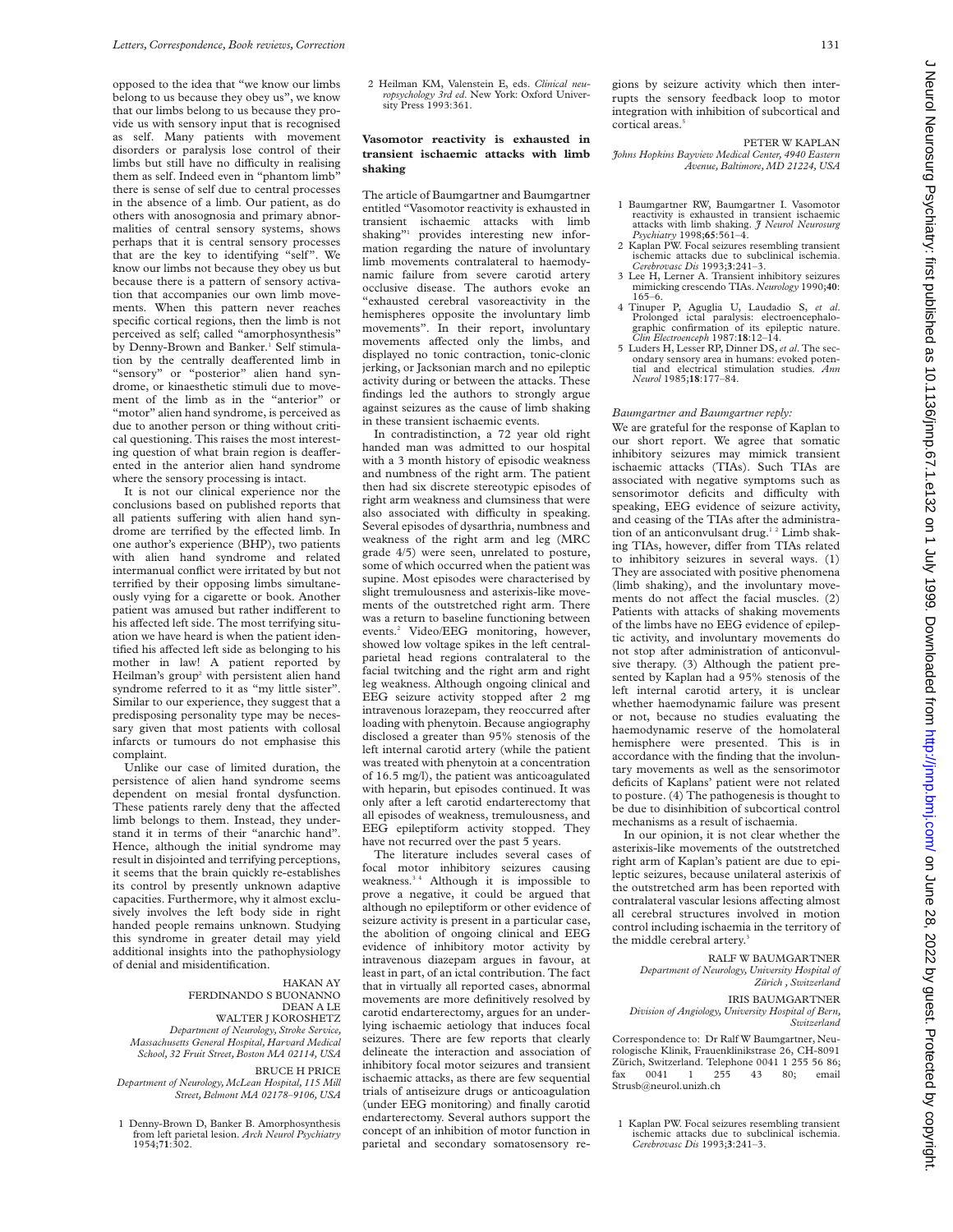- 2 Lee H, Lerner A. Transient inhibitory seizures mimicking crescendo TIAs. *Neurology* 1990;**40**: 165–6.
- 3 Melo TP, Bogousslavsky J. Specific neurologic manifestations of stroke. In: Ginsberg MD, Bogousslavsky J, eds. *Cerebrovascular disease. Pathophysiology, diagnosis, and management*. Vol 2. Malden, MA: Blackwell Science, 1998:961– 85.

# BOOK REVIEWS

**Neurology for the MRCP Part II.** By DAVID SMITH. (Pp164,  $f$ 15.99). Published by Arnold, London 1998. ISBN 034069175.

To the MRCP candidate neurology is one of the more daunting specialties. The unfamiliar nerve conduction study and the frankly mysterious EEG can distress an otherwise well rounded senior house officer. Despite the fact that much of neurology is commonly seen on a general medical ward—strokes, dementias and so forth—the general perception is of an unimaginable list of eponymous syndromes and obscure signs. Rather than dwell on the last, in this book Dr Smith tries to address the commoner complaints as examination style questions each with a "simple clinical lesson". The "grey case" section, for instance, includes questions on multiple sclerosis, cluster headache, and HSV encephalitis, while broadening the topics to include postinfective demyelination, chronic hemicrania, and acute haemorrhagic encephalomyelitis. There is, however, a tendency for the discussion after each question to be rather brief. A fuller explanation, with more allowance for the reader's ignorance, would have been appreciated. The data interpretation section is somewhat better, covering CSF, EEG, and other data extremely well. Perhaps a little too well; would an MRCP candidate really be expected to recognise the characteristic EEG of Creutzfeldt-Jakob disease? I surely hope not. Finally, the slide tests are disappointing. If anything, neurology lends itself best to this section of the written examination but it is let down by the poor quality of some of the images in this book. This is especially unfortunate, as other images in the same section are remarkably impressive. The Sturge-Weber skull radiograph and central pontine myelinolysis MRI are beautiful. In summary, this is a creditable first edition. I look forward to the second.

#### STEFAN MARCINIAK

**An Atlas of Multiple Sclerosis**. Edited by Charles M Poser. (Pp 134, £48.00/\$85.00). Published by Parthenon Publishing, Carnforth 1998. ISBN 1-85070-946-7.

This book, after a short introduction to some of the fundamental features of the disease goes on to provide some 117 illustrations of aspects of the disease from Cruveihier's plates to histopathological specimens and also a heavy leaning to imaging particularly magnetic resonance scanning, as might be expected. There is no doubting the aesthetic impact of this short book. In addition, the fact that these illustrations emanate from a well established figure in the multiple sclerosis world and are likely to be a representative set of personal teaching slides from a successful academic career all vouch for the provenance and informative nature of the atlas. However the place of such a book within a neurologist's library has to be questioned. There are a plethora of high quality textbooks devoted to all aspects of multiple sclerosis, all well illustrated and most in colour. They provide in depth analysis of all aspects of the disease and although their illustrations tend to be smaller this is where I would choose to put my money. It may be that the circulation of this book will be higher than expected as it is likely to be a popular choice for some pharmaceutical companies.

NEIL ROBERTSON

**Calvarial and Dural Reconstruction**. Edited by SETTI R RENGACHARY and EDWARD C BENZEL. (Pp 200). Published by AANS, Illinois 1998. ISBN 1-879284-63-4.

This monograph is the latest to be produced by the American Association of Neurological Surgeons as part of its *Neurosurgical Topics* series. It begins by tracing the history of calvarial reconstruction from ancient times. There follows a discussion of the different autologous donor sites and synthetic materials currently available for repair of calvarial and facial defects. The merits, disadvantages, and contraindications of each are considered. Dural substitutes are then dealt with in similar fashion. Specific problems, such as scalp reconstruction, the management of comminuted frontal sinus fractures, and reconstruction of the anterior skull base are the subject of separate chapters. The final part of the book is devoted to craniosynostosis. A review of current knowledge on pathogenesis is followed by a good account of some of the more common techniques used to treat single suture synostosis. Understandably, in a book of this type there is space only for an overview of the treatment and complications of multisuture involvement, but the chapter provides well chosen references for further reading.

The reconstruction of traumatic and postsurgical calvarial defects occupies the bulk of this volume, and is dealt with very effectively. Operative techniques and the relative merits of various materials are covered in a clear and consise manner. By contrast, the section on aural substitutes is a little disappointing because it does not provide the reader with reasoned argument on how to select the most appropriate graft from the sometimes bewildering variety of autologous, synthetic, and xenograft materials which are available when vascularised pericranial tissue is not an option.

Craniosynostosis is a topic which is covered very well in standard paediatric neurosurgical texts and it is not worth buying this book for that section alone. However, the account of techniques for repair of calvarial defects is excellent and merits the inclusion of this text in a departmental library.

ROBERT MACFARLANE

# **Echoenhancers and Transcranial Color**

**Duplex Sonography**. Edited by ULRICH BOGDAHN, GEORG BECKER, and FELIX SCHLACHETZKI. (Pp 420). Published by Blackwell Science, Oxford 1998. ISBN 0-632-04856-5.

Transcranial colour duplex sonography is an ultrasound technique which is becoming

increasingly available for the non-invasive imaging of intracranial structures, particularly the basal cerebral arteries. There are now four principal components to the technique: B mode ultrasound which can be used to image the brain parenchyma; colour coded Doppler which provides a colour image of the basal vessels; spectral analysis of pulsed wave Doppler which is used to derive blood flow velocities; and latterly "power" Doppler which is also used for vascular imaging following analysis of the amplitude rather than the frequency of the reflected ultrasound beam. In addition, echocontrast agents are now available which can increase the signal to noise ratio and thus help overcome some of the detrimental acoustic effects of the skull.

This volume of 400 pages and liberal colour diagrams and prints is edited by three exponents of the technique. Thirty one chapters written by a further 20 contributors cover topics from the history of transcranial ultrasound, through the physics of Doppler ultrasound to potential clinical applications. The book is helpfully split into two sections with the theoretical aspects described in the first half and clinical aspects in the second.

This is certainly a specialised book and will really only appeal to those interested in, or wishing to develop, expertise in transcranial colour coded ultrasound. For such readers the technical chapters on instrumentation, signal processing, echocontrast agents, harmonic imaging etc will certainly provide a complete understanding of the priciples behind the technique. I think that some of the errors made in the interpretation of vascular ultrasound examinations are due to an incomplete understanding of the physics of Doppler ultrasound, hence the attention paid to this area is commendable.

The clinical section covers the examination technique, normal reference values, the main categories of cerebrovascular disease, and also contains chapters on areas which may be less immediately suitable for ultrasound study. For example, the findings in head trauma, tumours, psychiatric disorders, and movement disorders are the subject of separate chapters. Although I have no problem with enthusiasm for this technique a little pragmatism would not go amiss. A more balanced discussion of the limitations as well as potentials of the technique could have been applied.

As with any book with multiple authors there is some variation in style and overlap, particularly in the introductions and conclusions of the chapters. Nevertheless, it is a comprehensive current review of transcranial colour coded sonography. Although the reader must decide exactly how this technique fits into clinical practice the book will certainly stimulate some ideas.

PETER MARTIN

**Spinal Cord Diseases-Diagnosis and Treatment**. Edited by GORDON L ENGLER, JONATHAN COLE, and W LOUIS MERTON. (Pp 675, US\$195). Published by Marcel Dekker, New York, 1998. ISBN 0-8247-9489-3.

This is volume 47 of a series entitled *Neurological Disease and Therapy*, series editor W C Koller. This volume is edited by an American surgeon and two British neurophysiologists. Most of the 45 contributors are American or British, almost half of whom, including Dr Cole, are from Southampton. The book begins with a pathophysiological